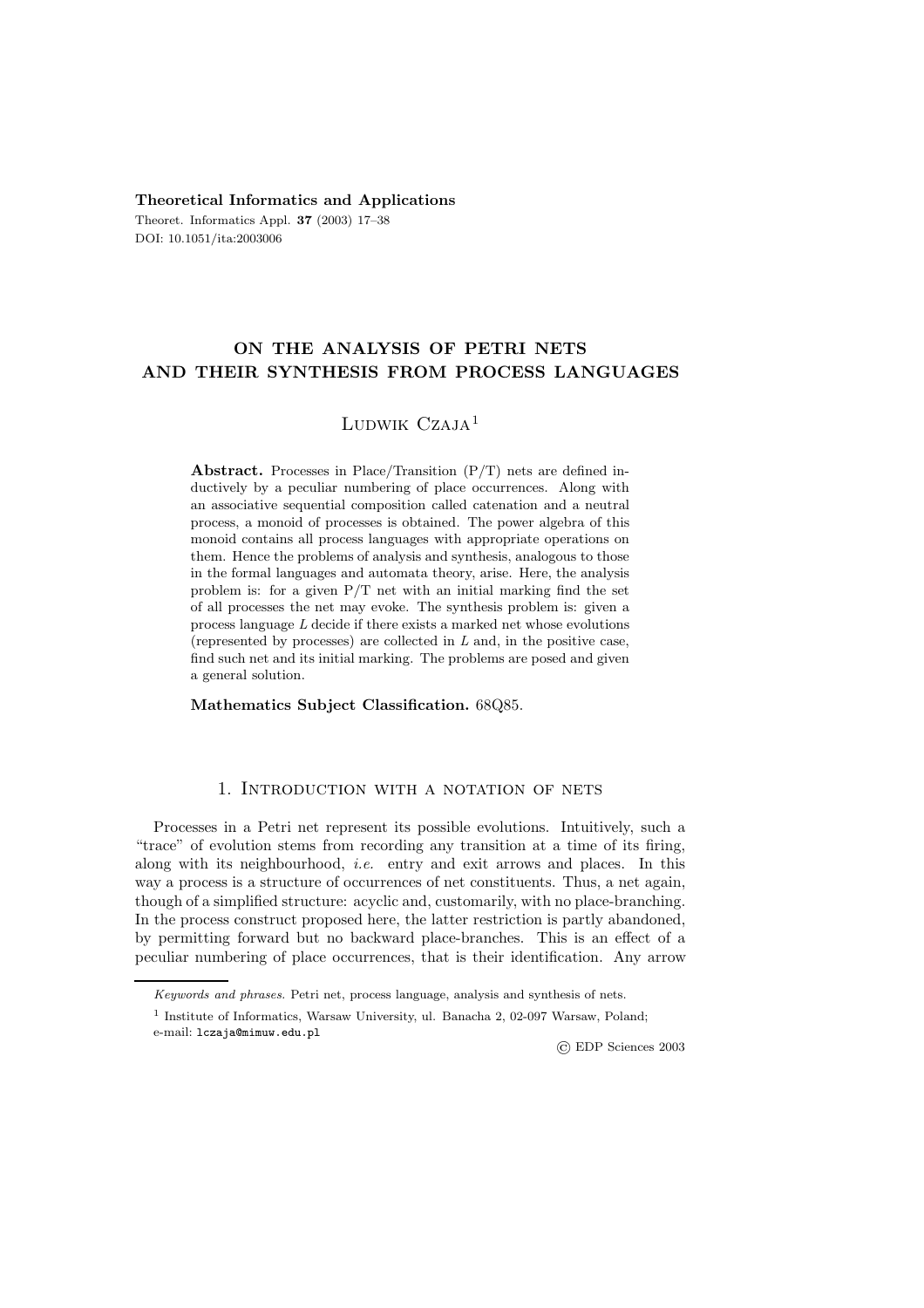leaving (entering) a place in a process represents removal (insertion) of a token from (in) respective place in the underlying net. Many works on processes in nets concern elementary (1-safe) nets, *e.g.* [5, 20, 26, 29, 30, 32] to mention a few. In some papers, *e.g.* [1, 3, 12, 15–17, 24, 31], we find various definitions of process for Place/Transition nets, that is nets with finite or infinite place capacity. In all of these definitions a process is constructed for a *given* net. The approach admitted here is different: processes are thought to constitute a semantic domain common to *all* P/T nets. Their construction proceeds independently of any underlying net, much in the way words are built from letters by juxtaposition, independently of any generative device like automaton, grammar or fix-point equations (a similar, in this respect, but more abstract construction of process is in [33]). The role of a letter plays here atomic process, which is the earliest occurrence of a transition with its pre and post places. The role of juxtaposition plays sequential composition of processes, called catenation. In this way, our process is a sort of an occurrence net rather than a process in the standard net theory. When extended to maximality, it corresponds to the notion of unfolding in that theory.

The approach allows for collecting diverse processes into sets – process languages. Some of such collections, sometimes even single processes as that in Figure 4.1, do not enjoy the existence of generative nets, while others do. Hence the synthesis problem: given a process language *L* decide if there exists a marked net whose evolutions are collected in *L* and, in the positive case, find such net and its initial marking. The problem is given a general solution in Section 3 as well as the analysis problem: for a given marked net find the set of all its evolutions. Note that the term "analysis" is used in the sense analogous to the one encountered in automata theory rather than in Petri nets theory, where it refers to proving properties. As usually, the motivation for analysis is to provide a formal framework for discovering properties of dynamic systems by examination of objects they generate, process languages evoked by nets in particular. Many works are concerned with this problem [14,22,23,25,27] are but a few examples. A computer aided tool RELVIEW [2] transforms a given net into an algebraic relation (thus, performs a sort of analysis), then derives some static and dynamic properties of the net from this relation. On the other hand, the synthesis provides a mechanism for construction of systems starting from atomic processes and a specification of their permissible (partial) ordering by any measure of time. Here, such specification is expressed by process languages. It should be noticed that there are a number of other kinds of net synthesis, for instance, from incomplete specification given by (pairs of) regular languages and from deterministic stack automata [11], from transition systems [4,14,28] from the so-called prexes (predicate expressions) [19], etc. In fact, analysis and synthesis consist in moving between descriptive formalisms.

In this paper we limit our considerations to Place/Transition nets with unbounded capacity of places and arrow weights equal 1 and to moving between nets and process languages. Extension of this approach to fully general  $P/T$  nets turns out straightforward and has been shown in [18] as an exercise. This is achieved by defining transition t as a pair of multisets  $\cdot t, t \cdot : \mathbb{X} \to \mathbb{N}$  (instead of sets) with  $X - a$  universe of places and  $\mathbf{t}(x)$  and  $\mathbf{t}(\mathbf{t}(x))$  interpreted as weights of arrows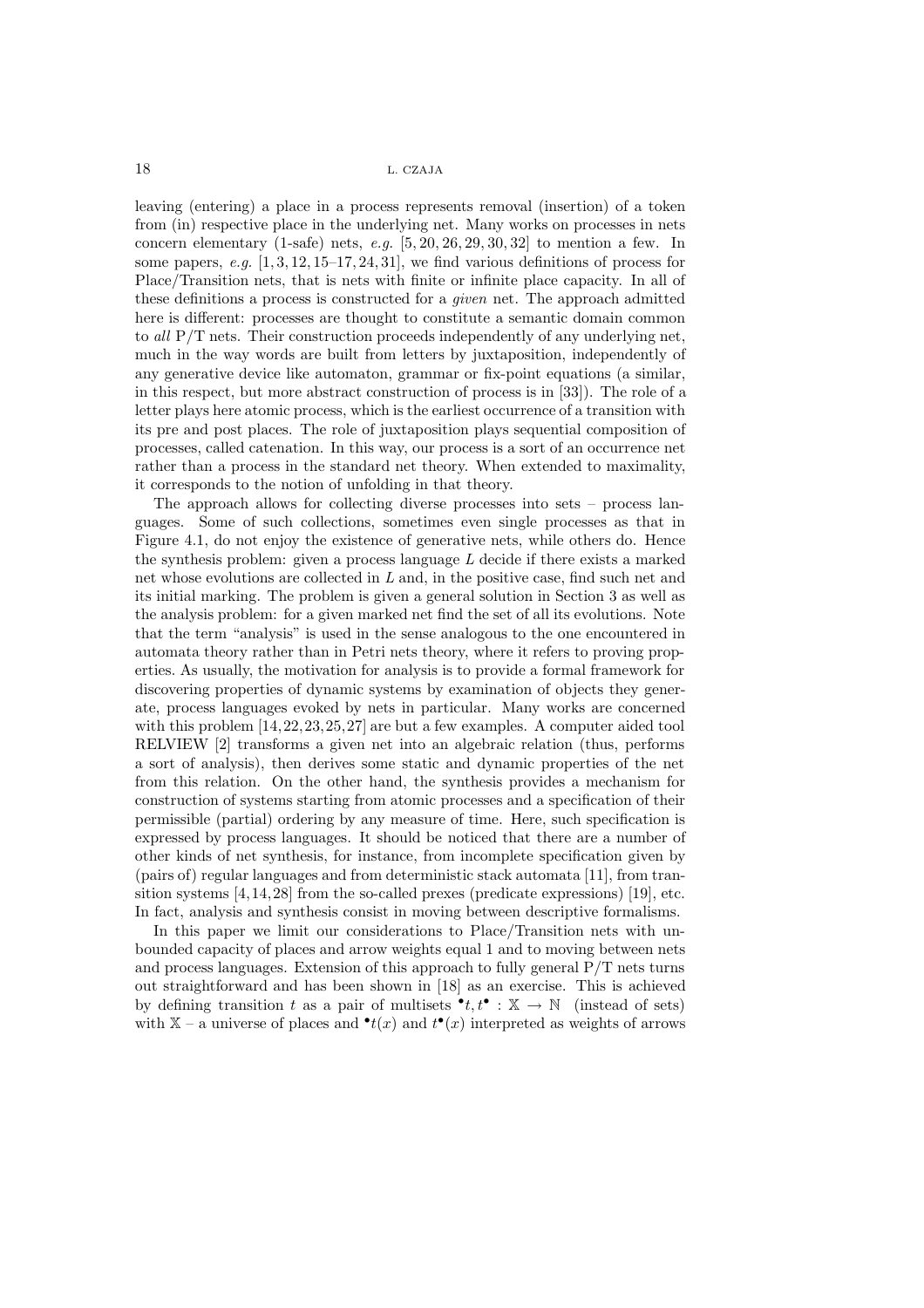$x \to t$  and  $t \to x$  respectively. Then, accordingly redefining the concept of process: atomic processes involve, in this case, weighted arrows. Catenation of processes remains as it is here. For simplicity, we limit the considerations to the usage of the elementary calculus of sets instead of multisets. In general case, some results must be slightly redefined, *e.g.* the analysis remains correct for the pure transitions only (with no self-loops). The approach is motivated by simplicity of the proposed solution to the analysis and synthesis tasks, due to the non-standard construction of process. It is not difficult to find examples of process languages having no generating nets. A trivial example is any set of processes which is not prefix-closed. Also, the set of processes in Figures 2.2–2.4 with all their prefixes is not net-generable. A not so trivial example is the set of all finite prefixes of the infinite process in Figure 4.1. Specific examples of non-net-generable process languages may be provided by the aid of Theorem 3.3.

Further in this Introduction a notation of nets and its graphical presentation is outlined. Section 2 exposes definition of finite process, catenation of processes, discusses their peculiarities and provides some properties of these concepts. Section 3 is the main one: its subject is nets with initial marking and analysis/synthesis problems. Section 4 contains hints toward extension of the former results to infinite processes and Section 5 – some remarks, possibly for further investigations.

#### **Nets**

Let X be a non-empty set (universe of *net-places* for all nets). A *transition* over X is a pair  $t = (\cdot t, t^{\bullet})$  with the sets  $\cdot t, t^{\bullet} \subseteq X, \cdot t \neq \emptyset \neq t^{\bullet}$ , called, respectively, a *pre-set* and *post-set* of t. Transition t is *pure* iff  $\cdot t \cap t^{\bullet} = \emptyset$ , which means it does not involve any loop. By T the universe of all transitions is denoted, the set of all finite (infinite) sequences of transitions, empty sequence  $\lambda$  including, is  $\mathbb{T}^*$  ( $\mathbb{T}^\omega$ ). Let  $\mathbb{T}^{\infty} = \mathbb{T}^* \cup \mathbb{T}^{\omega}$ . *Unmarked* nets are subsets of  $\mathbb{T}$ , denoted T, possibly with indices. A *marking* is a function  $M: \mathbb{X} \to \mathbb{N}$  where  $\mathbb N$  is the set of all natural numbers, 0 including. Markings will be treated as multisets over X and usual operations  $+$ , - and comparison  $\leq$  applied component-wise to them. The set  $\mathbb{N}^{\mathbb{X}}$ of all markings is denoted by M. A *marked net* is a pair  $\mathcal{N} = (T, M)$  with  $T \subseteq \mathbb{T}$ ,  $M \in \mathbb{M}$ . Semantics of a transition t is a binary relation  $[[t]] \subseteq \mathbb{M} \times \mathbb{M}$  defined by:  $(M, M') \in [[t]]$  iff  $\mathbf{t} \leq M \wedge M' = M - \mathbf{t} + t^{\bullet}$ . Semantics of a net  $T \subseteq \mathbb{T}$ is a binary relation  $[[T]] = \bigcup$  $t \in T$ [[t]]. Additionally  $[[\emptyset]] = \emptyset$ . The reflexive and transitive closure  $[[T]]^*$  is a *reachability* relation in M. A sequence of transitions  $U = t_1 t_2 t_3 ... \in \mathbb{T}^\infty$  is a *firing sequence* if there are markings  $M_0, M_1, M_2, ...$  such that  $(M_{j-1}, M_j) \in [[t_j]]$  for  $j = 1, 2, 3, \dots$ . Directly from these definitions we get:

**Proposition 1.1.**  $[[T_1 \cup T_2]] = [[T_1]] \cup [[T_2]],$   $[[T_1 \cap T_2]] = [[T_1]] \cap [[T_2]],$  for any *unmarked nets*  $T_1, T_2 \subseteq \mathbb{T}$ .

A graphical representation of transitions and nets explains the following example. Transitions  $t = (\{b\}, \{a\}), u = (\{a\}, \{b, e\}), v = (\{d, e\}, \{c\}), w = (\{c\}, \{d\}),$ are drawn in Figure 1.1.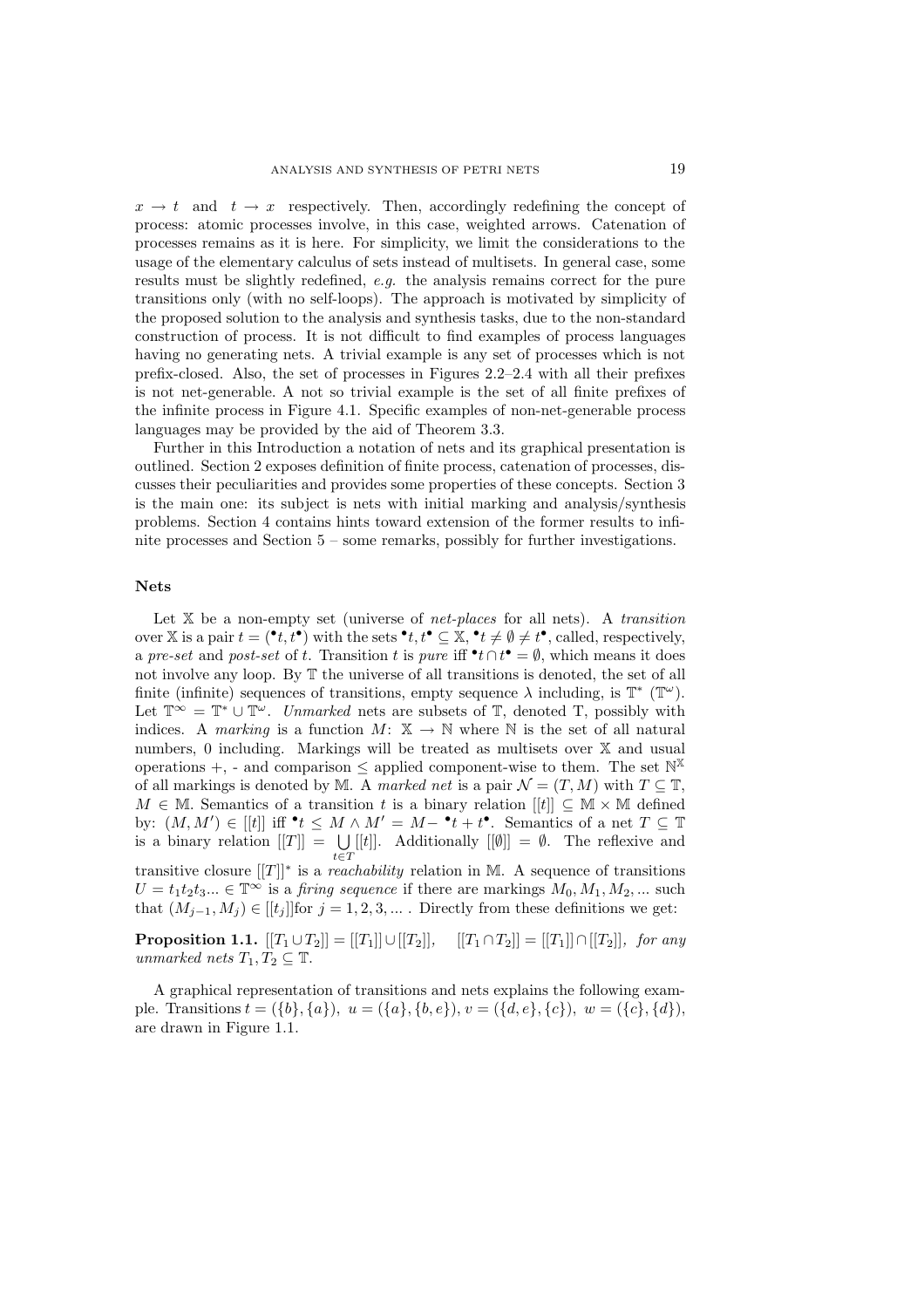

## Figure 1.1



FIGURE 1.2

Nets  $T_{\text{prod}} = \{t, u\}, T_{\text{cons}} = \{v, w\},$  representing a system of producers and consumers respectively, are drawn in Figure 1.2.

The set of transitions  $T_{\text{prodcons}} = T_{\text{prod}} \cup T_{\text{cons}} = \{t, u, v, w\}$  representing a producers/consumers system with unbounded buffer *e* is drawn as the net in Figure 1.3.



FIGURE 1.3

#### 2. Monoid of finite processes

**Definition 2.1** (Atomic process. Set  $PR_0$ ). Let  $X$  be a set (net-places). An *atomic process* is a singleton (one-element) set  $\varepsilon = \{(A \times \{0\}, B \times \{1\})\}$ , where  $A, B \subseteq \mathbb{X}, A \neq \emptyset \neq B$ . Sets  $A \times \{0\}, B \times \{1\}$  are called a *pre-set* and *post-set* of  $\varepsilon$  respectively. Denote  $\bullet \varepsilon = A$ ,  $\varepsilon \bullet = B$ ,  $Y_{\varepsilon} = A \times \{0\} \cup B \times \{1\}$  and define a function  $I_{\varepsilon} : \mathbb{X} \to \{0, 1\}$  by:

$$
I_{\varepsilon}(x) = \begin{cases} 1 & \text{if } x \in \varepsilon^{\bullet} \\ 0 & \text{if } x \notin \varepsilon^{\bullet}. \end{cases}
$$

Say that  $\varepsilon$  corresponds to transition  $t = (A, B) \in \mathbb{T}$  and, to stress this, write  $\varepsilon_t$ . The set of all atomic processes, atoms in short, is denoted  $PR_0$ .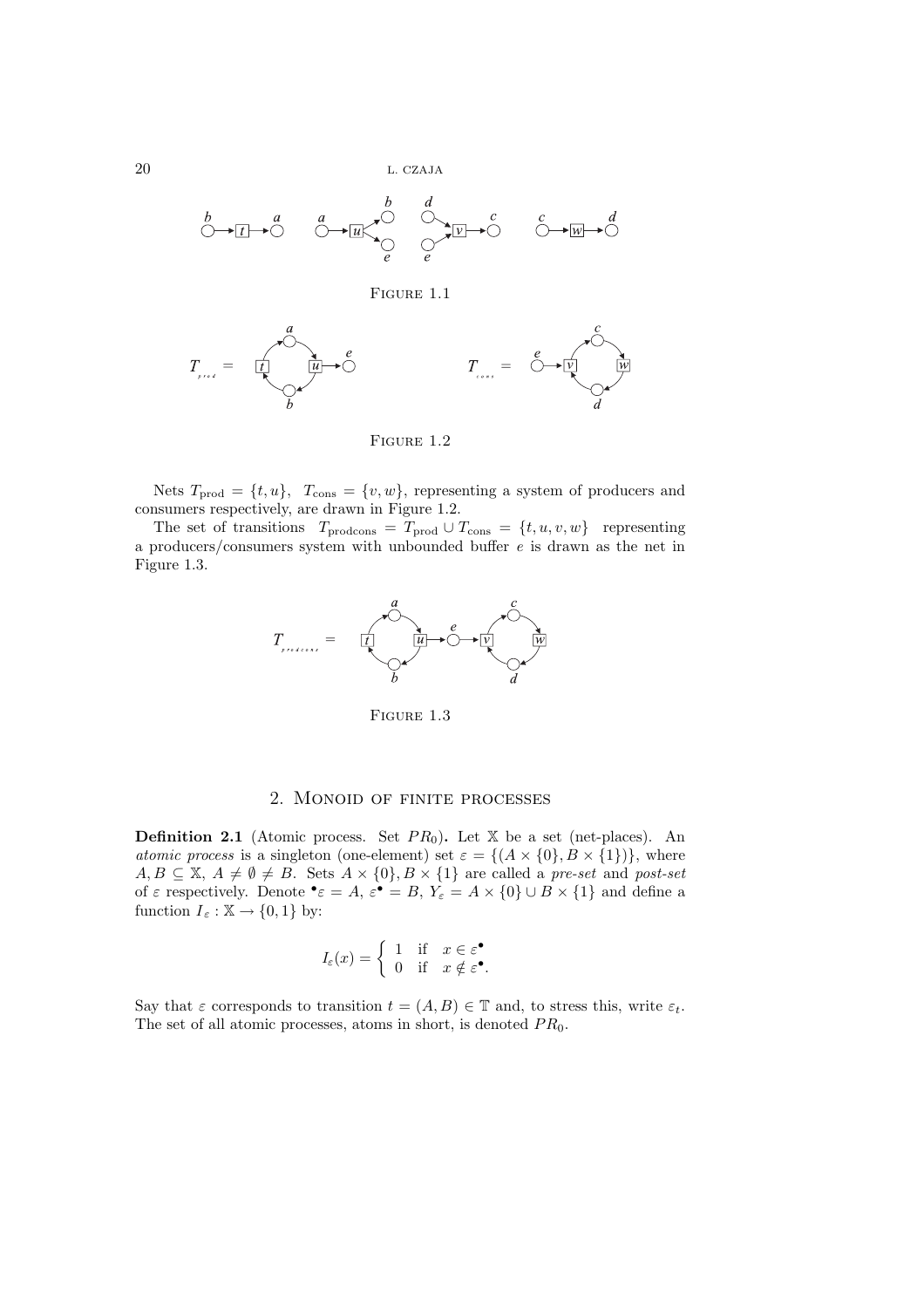**Example 2.1.**

$$
\varepsilon_t = \{ (\{\langle b, 0 \rangle\}, \{\langle a, 1 \rangle\}) \}
$$
  
\n
$$
\varepsilon_u = \{ (\{\langle a, 0 \rangle\}, \{\langle b, 1 \rangle, \langle e, 1 \rangle\}) \}
$$
  
\n
$$
\varepsilon_v = \{ (\{\langle d, 0 \rangle, \langle e, 0 \rangle\}, \{\langle c, 1 \rangle\}) \}
$$
  
\n
$$
\varepsilon_w = \{ (\{\langle c, 0 \rangle\}, \{\langle d, 1 \rangle\}) \}.
$$

Pictorially, these atoms, corresponding to transitions *t, u, v, w* from Figure 1.1, are represented in Figure 2.1.



#### FIGURE 2.1

## **Definition 2.2** (Finite process. Set  $PR_{fin}$ ).

- 1. Atomic process  $\varepsilon$  and the empty set  $\emptyset$  are finite processes. Assume  $Y_{\emptyset} = \emptyset$ and  $I_{\emptyset}(x) = 0$  for each  $x \in \mathbb{X}$ .
- 2. Let  $\alpha$  be a finite process already defined and  $\varepsilon$  an atomic process. Thus, the set  $Y_{\alpha}$  and the function  $I_{\alpha} : \mathbb{X} \to \mathbb{N}$  are defined. Then, the  $\varepsilon$ -successor of  $\alpha$  defined as  $\text{succ}_{\varepsilon}(\alpha) = \alpha \cup \varepsilon^{\alpha}$  is a finite process, where  $\varepsilon^{\alpha}$  is  $\varepsilon$  with each pair  $\langle x, k \rangle \in Y_{\varepsilon}$   $(k \in \{0, 1\})$  replaced by  $\langle x, k + I_{\alpha}(x) \rangle$  (say:  $\varepsilon^{\alpha}$  is a *shift* of  $\varepsilon$  by  $\alpha$ ). Obviously,  $\text{succ}_{\varepsilon}(\emptyset) = \varepsilon$ . Define:

$$
\alpha\otimes\varepsilon=\mathrm{suc}_\varepsilon(\alpha)
$$

 $Y_{\alpha\otimes \varepsilon} = Y_{\alpha} \cup Y_{\varepsilon}$  where  $Y_{\varepsilon}$  is  $Y_{\varepsilon}$  with each pair  $\langle x, k \rangle \in Y_{\varepsilon} \quad (k \in \{0, 1\})$ replaced by  $\langle x, k + I_\alpha(x) \rangle$ 

$$
I_{\alpha\otimes\varepsilon}(x) = I_{\alpha}(x) + I_{\varepsilon}(x)
$$

 $Y_{\alpha}$  is the set of *process-places* in  $\alpha$ . If  $\langle x, k \rangle \in Y_{\alpha}$  then the process-place  $\langle x, k \rangle$  is an *occurrence* of the net-place x in  $\alpha$  and k is an *occurrence number* of x.  $I_\alpha(x)$  is the greatest occurrence number of x in  $\alpha$ , that is,  $I_{\alpha}(x) = \sup\{k|\langle x, k \rangle \in Y_{\alpha}\}.$  The set of all finite processes is denoted  $PR_{fin}$ . Therefore,  $PR_{fin}$  is the least set with  $PR_0 \cup \{\emptyset\} \subseteq PR_{fin}$  and closed under all the  $\varepsilon$ -successors.

**Remarks.** (1) This definition allows to unconditionally compute successors of any finite process. This corresponds to the situation that processes from  $PR_{fin}$ represent evolutions of nets with unbounded place-capacity and infinite number of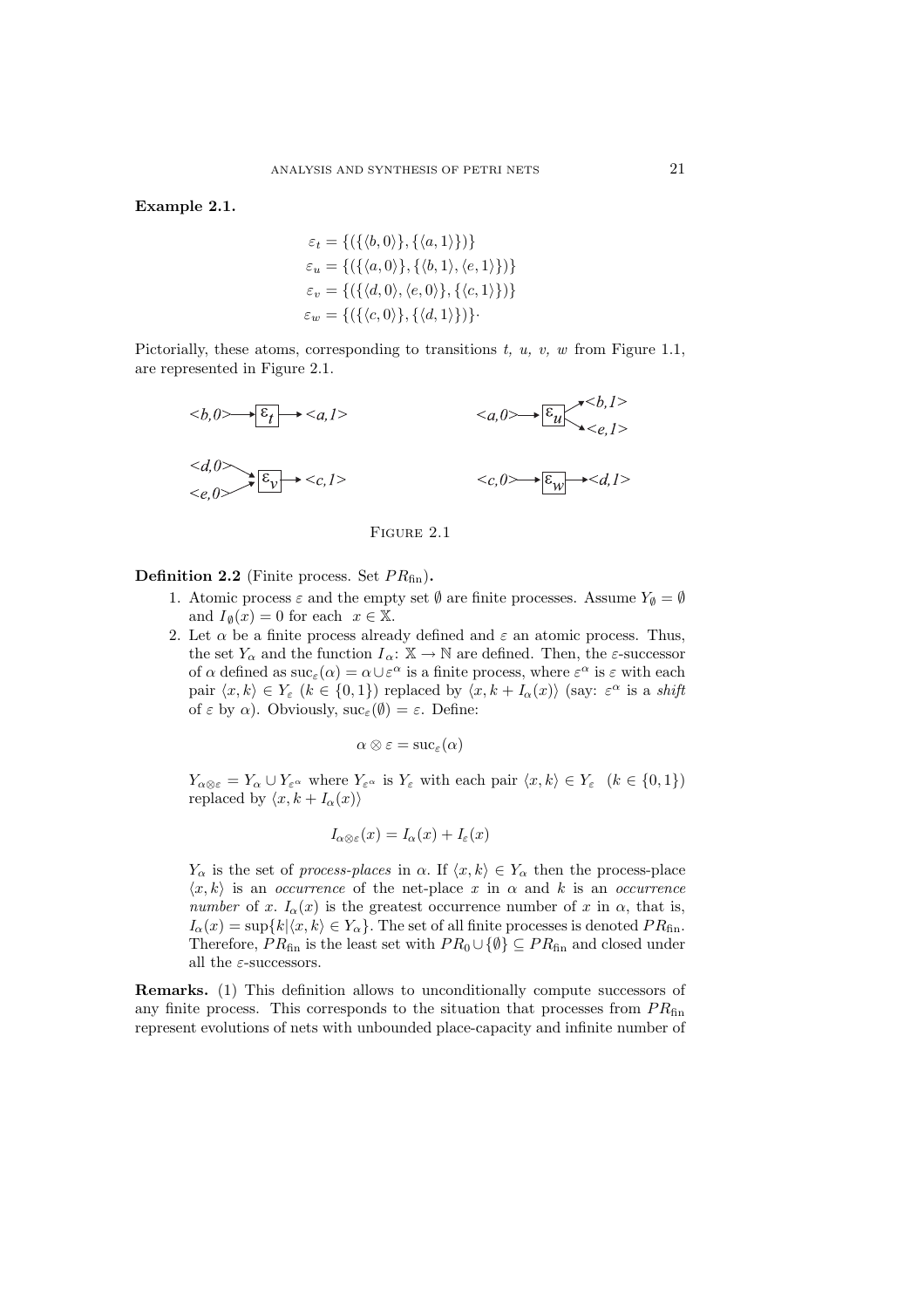tokens in each place. Thus, the universe of processes  $PR_{fin}$  plays similar part as a set of all (finite) words over a given alphabet in the theory of formal languages. Here,  $PR_0$  plays, obviously, part of the alphabet. This is not so with processes generated by marked nets and with infinite processes – which will be considered later.

(2) The computational features of the process construct are explained later, following a number of examples and simple formal properties.

(3) A different but equivalent definition of process is in [10]. It encompasses both finite and infinite processes.

Examples of three finite processes composed of atoms from Figure 2.1 are in Figure 2.2, Figure 2.3, Figure 2.4; obviously, these processes represent three different evolutions of the net in Figure 1.3.

$$
\langle a, 0 \rangle \longrightarrow \boxed{\varepsilon_u} \longrightarrow \langle b, 1 \rangle \longrightarrow \boxed{\varepsilon_t} \longrightarrow \langle a, 1 \rangle \longrightarrow \boxed{\varepsilon_u} \longrightarrow \langle b, 2 \rangle
$$
  

$$
\langle e, 1 \rangle \longrightarrow \langle \varepsilon_v \rangle \longrightarrow \langle c, 1 \rangle \longrightarrow \boxed{\varepsilon_v} \longrightarrow \langle d, 2 \rangle \longrightarrow \boxed{\varepsilon_v} \longrightarrow \langle c, 2 \rangle
$$

FIGURE 2.2. This process requires initially at least one token in places a and c.

$$
\langle a, 0 \rangle \longrightarrow \mathbb{E}_{u} \longrightarrow \mathbb{E}_{u} \longrightarrow \mathbb{E}_{t} \longrightarrow \langle a, 1 \rangle \longrightarrow \mathbb{E}_{u} \longrightarrow \mathbb{E}_{u} \longrightarrow \langle b, 2 \rangle
$$
  

$$
\langle e, 1 \rangle \longrightarrow \langle e, 1 \rangle \longrightarrow \mathbb{E}_{u} \longrightarrow \langle e, 2 \rangle \longrightarrow \mathbb{E}_{v} \longrightarrow \langle c, 1 \rangle
$$

FIGURE 2.3. This process requires initially at least one token in places a and c.



FIGURE 2.4. This process requires initially at least three tokens in place  $b$  and two in  $d$ .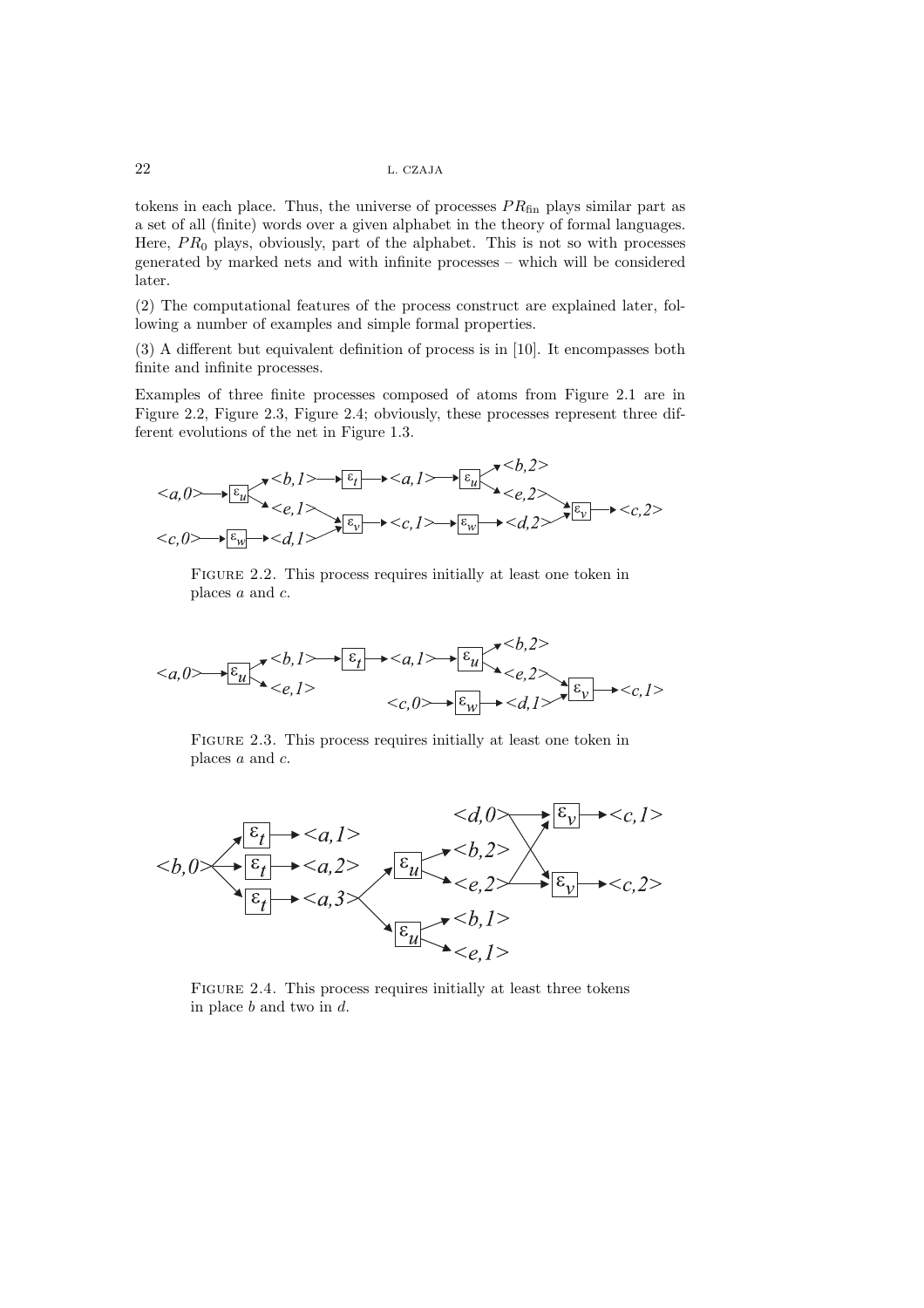**Definition 2.3** (Catenation  $\otimes$  of finite processes. Neutral process 1). Let  $\alpha, \beta \in$  $PR_{fin}$  and  $\varepsilon \in PR_0$ . Catenation ⊗ is defined inductively by:

$$
\alpha \otimes \emptyset = \alpha
$$
  
\n
$$
\alpha \otimes \varepsilon = \mathrm{suc}_{\varepsilon}(\alpha)
$$
  
\n
$$
\alpha \otimes \mathrm{suc}_{\varepsilon}(\beta) = \mathrm{suc}_{\varepsilon}(\alpha \otimes \beta).
$$

Since  $\emptyset \otimes \alpha = \alpha$ , the empty set is neutral for  $\otimes$ . Thus, we use denotation **1** for  $\emptyset$ .

**Remarks.** Symbol  $\otimes$  has been used for catenation in a number of papers (on similar concept of process for various kind of nets) preceding the present one, *e.g.* [8–10] among others. In [8,9], where processes (in 1-safe nets) with a norm have been considered, the symbol  $\odot$  is used for a certain redefined sort of catenation.

**Proposition 2.1.** *Catenation of finite processes is associative:*  $\alpha \otimes (\beta \otimes \gamma)$  $=(\alpha\otimes\beta)\otimes\gamma$ .

For the proof, valid for finite and infinite processes, see Theorem 4.1.

**Corollary 2.1.**  $M_{fin} = (PR_{fin}, \otimes, 1)$  *is a monoid.* 

**Definition 2.4 (Shift**  $\beta^{\alpha}$ ). For processes  $\beta$ ,  $\alpha$  let  $\beta^{\alpha}$  be  $\beta$  with each pair  $\langle x, k \rangle \in$ *Y*<sub>β</sub> replaced by  $\langle x, k+I_\alpha(x) \rangle$ . That is,  $\beta^\alpha$  is  $\beta$  with net-place occurrence numbers incremented or *shifted* by values of  $I_{\alpha}$ .

Definitions 2.2–2.4 and Proposition 2.1 directly imply:

**Proposition 2.2.** *Any finite process is either* **1** *or a catenation of a number of atomic processes and:*

- (a) *if*  $m \leq n$  *then*  $\varepsilon_1 \otimes \varepsilon_2 \otimes ... \otimes \varepsilon_m \subseteq \varepsilon_1 \otimes \varepsilon_2 \otimes ... \otimes \varepsilon_n$  *for any atomic processes*  $\varepsilon_i$ *;*
- (b)  $\bigcup^{n}$  $\bigcup_{j=1}^{\infty} \varepsilon_1 \otimes \varepsilon_2 \otimes ... \otimes \varepsilon_j = \varepsilon_1 \otimes \varepsilon_2 \otimes ... \otimes \varepsilon_n;$
- (c)  $\alpha \otimes \beta = \alpha \cup \beta^{\alpha}$  *for any*  $\alpha, \beta \in PR_{fin}$ .

Note that if  $\varepsilon_t$ ,  $\varepsilon_u$ ,  $\varepsilon_v$ ,  $\varepsilon_w$  are atoms in Figure 2.1 then the process in Figure 2.2 is:  $\varepsilon_u \otimes \varepsilon_w \otimes \varepsilon_v \otimes \varepsilon_u \otimes \varepsilon_v \otimes \varepsilon_v$ , the process in Figure 2.3 is:  $\varepsilon_u \otimes \varepsilon_t \otimes \varepsilon_w \otimes \varepsilon_v \otimes \varepsilon_v$ and the process in Figure 2.4 is:  $\varepsilon_t \otimes \varepsilon_t \otimes \varepsilon_t \otimes \varepsilon_u \otimes \varepsilon_v \otimes \varepsilon_v \otimes \varepsilon_v$ .

**Proposition 2.3.**  $\varepsilon \otimes \delta = \delta \otimes \varepsilon \Leftrightarrow \varepsilon = \delta \vee \cdot \varepsilon \cap \delta \cdot \varepsilon = \varepsilon \cdot \cap \delta \cdot \varepsilon = \emptyset$  for  $any \varepsilon, \delta \in PR_0$ .

*Proof.* For  $\varepsilon = \delta$  it holds obviously, so let us assume  $\varepsilon \neq \delta$  and prove  $\varepsilon \otimes \delta = \delta \otimes \varepsilon \Leftrightarrow$  $\bullet \varepsilon \cap \delta \bullet = \varepsilon \bullet \cap \bullet \bullet = \varepsilon \bullet \cap \delta \bullet = \emptyset$ . Note that  $\varepsilon \otimes \delta = \delta \otimes \varepsilon \Rightarrow (\varepsilon = \varepsilon^{\delta} \wedge \delta = \delta \varepsilon)$ . Indeed,  $\varepsilon \subseteq \varepsilon \otimes \delta$  and  $\delta \subseteq \delta \otimes \varepsilon$ , thus  $\varepsilon \cup \delta \subseteq \varepsilon \otimes \delta \cup \delta \otimes \varepsilon = \varepsilon \cup \delta^{\varepsilon}$ , which implies  $\delta = \delta^{\varepsilon}$  (since both  $\varepsilon \cup \delta$  and  $\varepsilon \cup \delta^{\varepsilon}$  are two-element sets). Similarly,  $\varepsilon = \varepsilon^{\delta}$ . If the two-element sets  $\varepsilon \cup \delta^{\varepsilon}$  and  $\delta \cup \varepsilon^{\delta}$  are distinct then obviously either  $\varepsilon \neq \varepsilon^{\delta}$ or $\delta \neq \delta^{\varepsilon}$ . Thus  $(\varepsilon = \varepsilon^{\delta} \wedge \delta = \delta^{\varepsilon}) \Leftrightarrow \varepsilon \otimes \delta = \delta \otimes \varepsilon$ . Equations  $\varepsilon = \varepsilon^{\delta}$  and  $\delta = \delta^{\varepsilon}$ imply:  $\bullet \varepsilon \cap \delta \bullet = \emptyset$  ( $x \in \bullet \varepsilon \cap \delta \bullet$  prevents  $\varepsilon = \varepsilon^{\delta}$ ),  $\varepsilon \bullet \cap \bullet \delta = \emptyset$  ( $x \in \varepsilon \bullet \cap \bullet \delta$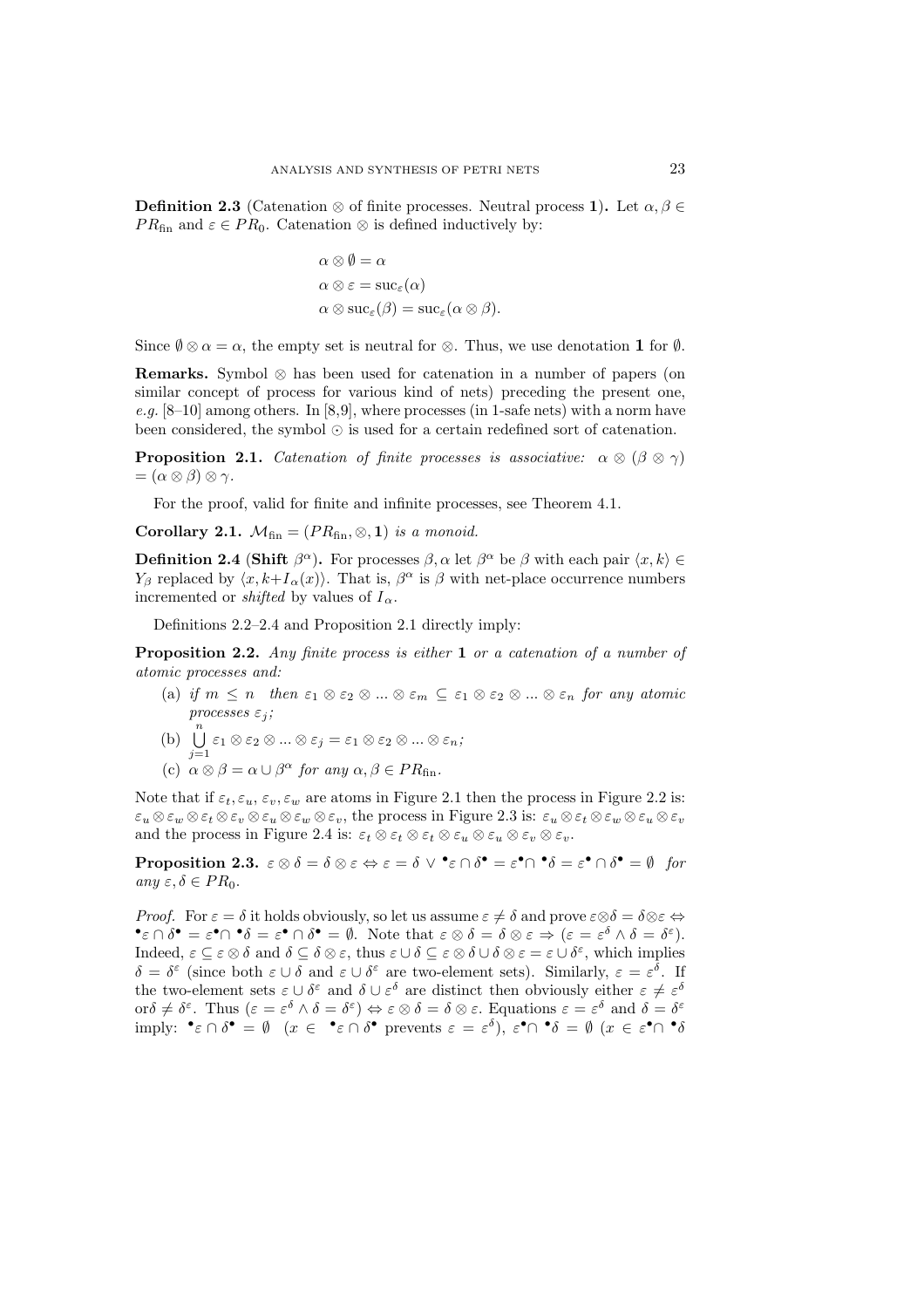prevents  $\delta = \delta^{\varepsilon}$  and  $\varepsilon^{\bullet} \cap \delta^{\bullet} = \emptyset$   $(x \in \varepsilon^{\bullet} \cap \delta^{\bullet})$  prevents both  $\varepsilon = \varepsilon^{\delta}$  and  $\delta = \delta^{\varepsilon}$ . Therefore,  $\varepsilon \otimes \delta = \delta \otimes \varepsilon \Rightarrow \bullet \varepsilon \cap \delta \bullet = \varepsilon \bullet \cap \bullet \bullet = \varepsilon \bullet \cap \delta \bullet = \emptyset$ . Now, suppose  $\varepsilon \otimes \delta \neq \delta \otimes \varepsilon$ , that is either  $\varepsilon \neq \varepsilon^{\delta}$  or  $\delta \neq \delta^{\varepsilon}$ . If  $\varepsilon \neq \varepsilon^{\delta}$  then either  $\bullet \varepsilon \cap \delta \bullet \neq \emptyset$  or  $\varepsilon^{\bullet} \cap \delta^{\bullet} \neq \emptyset$ , if  $\delta \neq \delta^{\varepsilon}$  then either  $\varepsilon^{\bullet} \cap {\bullet}^{\delta} \neq \emptyset$  or  $\varepsilon^{\bullet} \cap \delta^{\bullet} \neq \emptyset$ . Therefore,  $^{\bullet} \varepsilon \cap \delta^{\bullet} = \varepsilon^{\bullet} \cap$  $\bullet \delta = \varepsilon \bullet \cap \delta \bullet = \emptyset \Rightarrow \varepsilon \otimes \delta = \delta \otimes \varepsilon.$ 

Proposition 2.3 directly implies:

**Theorem 2.1.** *If*  $\alpha = \varepsilon_1 \otimes \varepsilon_2 \otimes ... \otimes \varepsilon_n = \delta_1 \otimes \delta_2 \otimes ... \otimes \delta_m$  *where*  $\varepsilon_j$  (j = 1, 2, ..., n) and  $\delta_k$  ( $k = 1, 2, ..., m$ ) are atomic processes, then sequence  $\delta_1, \delta_2, ..., \delta_m$ *is a permutation of sequence*  $\varepsilon_1, \varepsilon_2, ..., \varepsilon_n$  *(hence*  $n = m$ *). Two consecutive atoms*  $\varepsilon_j$ ,  $\varepsilon_{j+1}$  *may be swapped without affecting process*  $\alpha$  *iff*  $\varepsilon_j = \varepsilon_{j+1} \vee \bullet \varepsilon_j \cap \varepsilon_{j+1}^{\bullet} = \varepsilon_j^{\bullet} \cap$  $\bullet \varepsilon_{j+1} = \varepsilon_j^{\bullet} \cap \varepsilon_{j+1}^{\bullet} = \emptyset.$ 

Let us discuss peculiarity of the notion of process formalised in Definition 2.2 and a relationship between processes and firing sequences.

#### **Action (in)dependence – A general remark**

Consider the net in Figure 2.5 with initial and final markings  $M_0$  and M respectively, such that  $M_0(a) = 4$ ,  $M_0(b) = M_0(c) = 0$ ,  $M(a) = 0$ ,  $M(b) = M(c) = 2$ .



The net evolves into the process in Figure 2.6 and this *one* process is described by each of the following *six* firing sequences: uuvv, uvuv, uvvu, vvuu, vuvu, vuuv. Transitions  $u$  and  $v$  are independent in the sense that order of their firing is irrelevant for any marking reachable from  $M_0$ . This is so, however, only if the notion of actions' independence is understood with respect to the marking as the system's state. To clarify this point of view, let us consider the net in Figure 2.7, interpreted by actions inscribed into transitions. Let the initial marking be  $M_0$ with  $M_0(a) = M_0(b) = 1, M_0(c) = M_0(d) = 0.$ 



FIGURE 2.7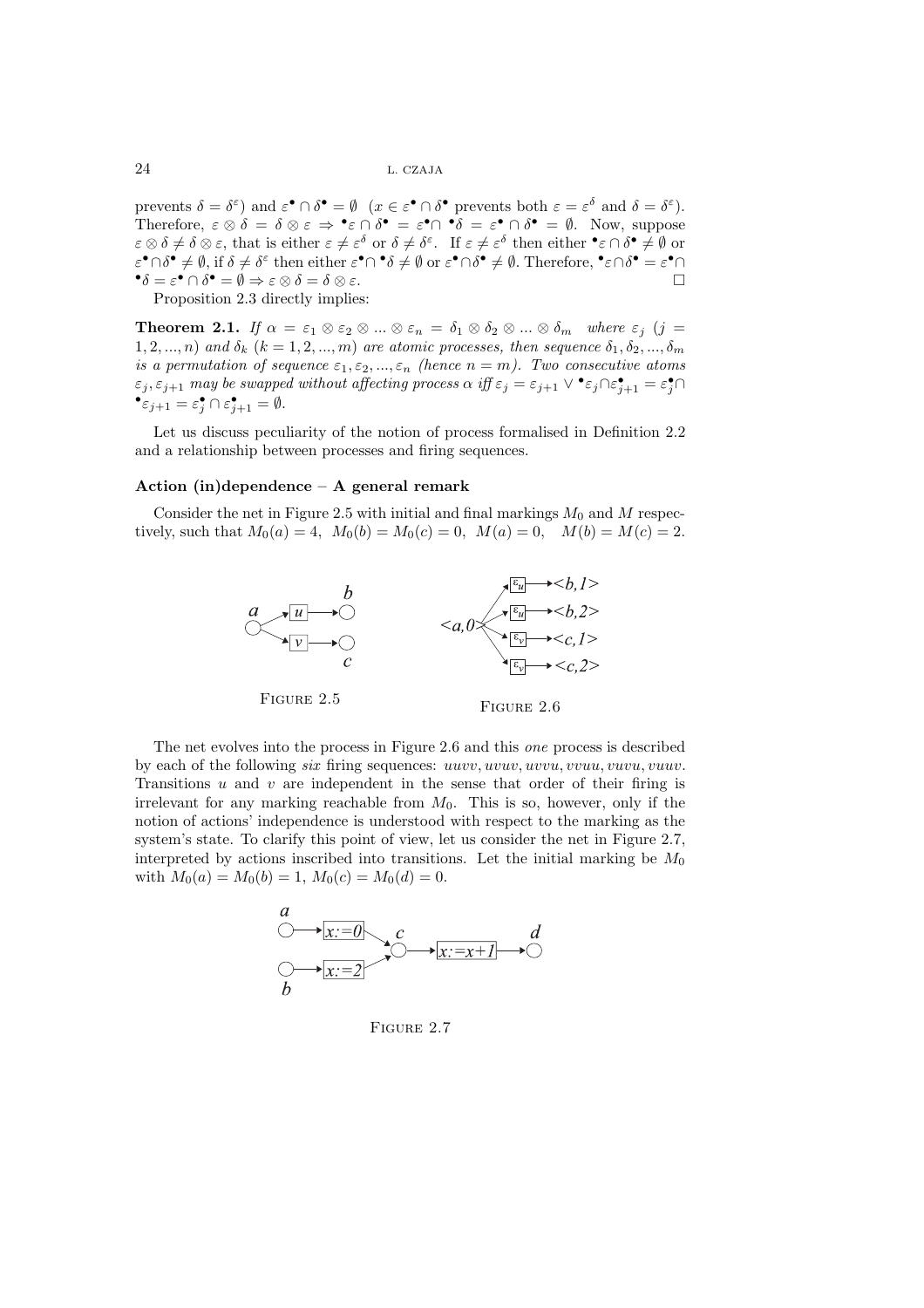Actions  $x := 0$  and  $x := 2$  are mutually independent with respect to the state being the marking only, because any marking reachable from  $M_0$ , in particular the final marking M with  $M(a) = M(b) = 0$ ,  $M(c) = M(d) = 1$ , does not depend on the order of their execution. However, actions  $x := 0$  and  $x := 2$  are mutually dependent with respect to the final state composed of M augmented by the value of integer variable  $x$ , as shows the table in Figure 2.8.

| Firing sequence              | Final state | Process                                                                                                                                                             |  |  |  |
|------------------------------|-------------|---------------------------------------------------------------------------------------------------------------------------------------------------------------------|--|--|--|
|                              |             | $\rightarrow$ $x:=0$ $\rightarrow$ < c, 1> $\rightarrow$ $x:=x+1$ $\rightarrow$ < d, 1><br>$\leq a, 0 \geq$                                                         |  |  |  |
| $x := 0; x := x + 1; x := 2$ | $M, x=2$    | $\langle 0,0>$<br>$\rightarrow x:=2$<br>$\rightarrow $                                                                                                              |  |  |  |
|                              |             | $\langle \langle a, 0 \rangle \longrightarrow x := 0 \longrightarrow \langle c, 2 \rangle \longrightarrow x := x + 1 \longrightarrow \langle d, 1 \rangle$          |  |  |  |
| $x := 2; x := 0; x := x + 1$ | $M, x=1$    | $\rightarrow$ $x:=2$ $\rightarrow$ < $c,1$ ><br>$\langle 0,0>$                                                                                                      |  |  |  |
|                              |             | $\leq a, 0 \geq$<br>$\rightarrow  x:=0$<br>$\rightarrow <_{c, l} >$                                                                                                 |  |  |  |
| $x := 0; x := 2; x := x + 1$ | $M, x=3$    | $\langle b,0\rangle \longrightarrow  x:=2  \longrightarrow c,2\rangle \longrightarrow  x:=x+1 \longrightarrow d,1\rangle$                                           |  |  |  |
|                              |             | $\leq a, 0 >$<br>$\rightarrow  x:=0  \rightarrow $                                                                                                                  |  |  |  |
| $x := 2; x := x + 1; x := 0$ | $M, x=0$    | $\langle 0,0 \rangle \longrightarrow  x:=2 $<br>$\rightarrow <_{{\cal C},I} \rightarrow \rightarrow \rightarrow \rightarrow \rightarrow I$<br>$\rightarrow <$ d. 1> |  |  |  |

#### FIGURE 2.8

Obviously, under a different interpretation, transitions  $({a}, {c})$  and  $({b}, {c})$ may become independent with respect to the final state  $(M, x)$ . For instance, if  $x := 0$  is replaced by  $x := x$  and  $x := x + 1$  by  $x := x<sup>2</sup> - 2$  then the final state becomes always  $(M, 2)$ .

Summarising, the net structure alone enforces (in)dependence of transitions with respect to the state restricted to its marking component. Their (in)dependence with respect to the whole state is subject, in general, to the net structure and interpretation. Regarding the example in Figure 2.8, the reader is encouraged to compare construction of  $P/T$  net process in [1, 3, 12, 15, 16] with that given in Definition 2.2: with the obvious meaning of isomorphism between processes (*e.g.* isomorphic are the first two processes as well as the last two), two isomorphism classes of our processes correspond to processes presented in the mentioned references.

#### **Causal dependence in processes**

Causal dependence and concurrency of events are directly inferred from the process construct. Events are process constituents intended to be occurrences of transitions of an underlying net. They are atomic processes suitably renumbered, thus of the form  $\{(A \times \mathbb{N}_A, B \times \mathbb{N}_B)\}\$  with  $A, B \subseteq \mathbb{X}, \mathbb{N}_A, \mathbb{N}_B \subseteq \mathbb{N}$ . Let a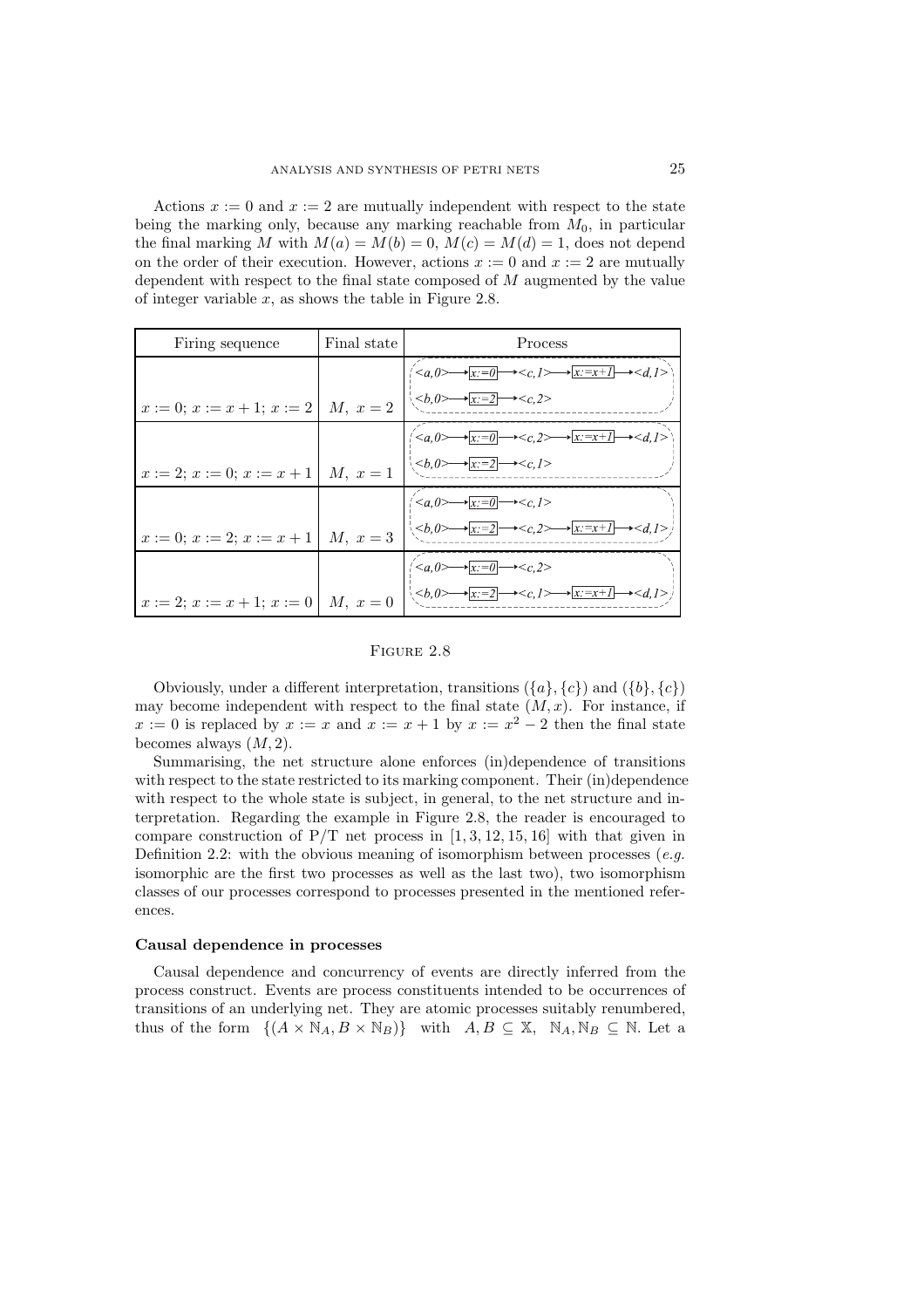process  $\alpha$  be factorised into atomic processes (Prop. 2.2):  $\alpha = \varepsilon_1 \otimes \varepsilon_2 \otimes ... \otimes \varepsilon_n$ . To each  $\varepsilon_j$  and number j there corresponds a *representation*  $\varepsilon_j^{\alpha_{j-1}}$  (w.r.t. the factorisation) of an event where  $\alpha_{j-1}$  is the prefix  $\varepsilon_1 \otimes \varepsilon_2 \otimes ... \otimes \varepsilon_{j-1}$   $(2 \leq j \leq n)$ of  $\alpha$  – recall Definition 2.2 ( $\varepsilon_1$  represents event  $\{({}^{\bullet}\varepsilon_1 \times \{0\}, \varepsilon_1^{\bullet} \times \{1\})\}$ ). Thus, for a fixed factorisation,  $\varepsilon_1 \otimes \varepsilon_2 \otimes ... \otimes \varepsilon_n$  each event is uniquely determined by a certain pair  $(\varepsilon_i, j)$ . It follows from Theorem 2.1 that any other factorisation determines the same set of events. Event  $\xi$  *precedes*  $\eta$  in a process  $\alpha$  ( $\xi \prec_{\alpha} \eta$ ) iff for each factorisation  $\varepsilon_1 \otimes \varepsilon_2 \otimes ... \otimes \varepsilon_n$  of  $\alpha$ , if  $\xi$  and  $\eta$  are represented by  $(\varepsilon_i, i)$ and  $(\varepsilon_i, j)$  respectively, then  $i < j$ . Events  $\xi$  and  $\eta$  are *concurrent* in a process  $\alpha$  iff  $\neg(\xi \prec_\alpha \eta \lor \eta \prec_\alpha \xi)$  and  $\xi \neq \eta$ . For instance, in the process  $\alpha$  in Figure 2.9  $\{({\{\langle c, 0 \rangle\}, {\{\langle d, 1 \rangle\}}}) \prec_{\alpha} {\{\{\langle d, 1 \rangle\}, {\{\langle e, 1 \rangle\}}\}},$  while event  ${\{\{\langle a, 0 \rangle\}, {\{\langle b, 1 \rangle\}}\}}$  is concurrent to both former events.



FIGURE 2.9

It should be noticed that sometimes a process may keep the information that one of two events occurred first despite their appearance as concurrent. An example is the process in Figure 2.4 where event  $\xi = \{ (\{\langle d, 0 \rangle, \langle e, 2 \rangle\}, \{\langle c, 1 \rangle\}) \}$  precedes  $\eta =$  $\{(\{\langle d, 0 \rangle, \langle e, 2 \rangle\}, \{\langle c, 2 \rangle\})\}$ , though it looks as if transition v in Figure 1.3 might have fired twice "at the same time" (the so-called self-concurrence). Their timeordering is irrelevant from the computational point of view. This is an artefact being an outcome of numbering of place occurrences. Obviously, interchanging  $\langle c, 1 \rangle$  and  $\langle c, 2 \rangle$  in Figure 2.4 does not affect the process, thus its graph. This artefact is one of some features by which our construct of process differs from other constructs known in the literature.

#### **A correspondence between firing sequences and processes**

As the forthcoming Theorem 2.2 states, although many firing sequences (thus observations of a system activity) may correspond to one and the same process, a given firing sequence corresponds to exactly one. This is not the case with (at least some, known to me) standard models of processes. Consider, for instance, again the table in Figure 2.8. Neglecting occurrence numbers of places in processes in the second and third rows, two standard (*i.e.* constructed as in *e.g.* [1, 16] and many other publications) distinct processes are obtained. But both processes correspond to the firing sequence in the second row (as well as to the one in the third row).

## **Forward place-branching**

The next feature of our processes is forward place-branching which is not at all a nondeterminism: processes developed here are essentially deterministic. Let us explain it in more detail. Recall again the inductive Definition 2.2. If  $\alpha$  is a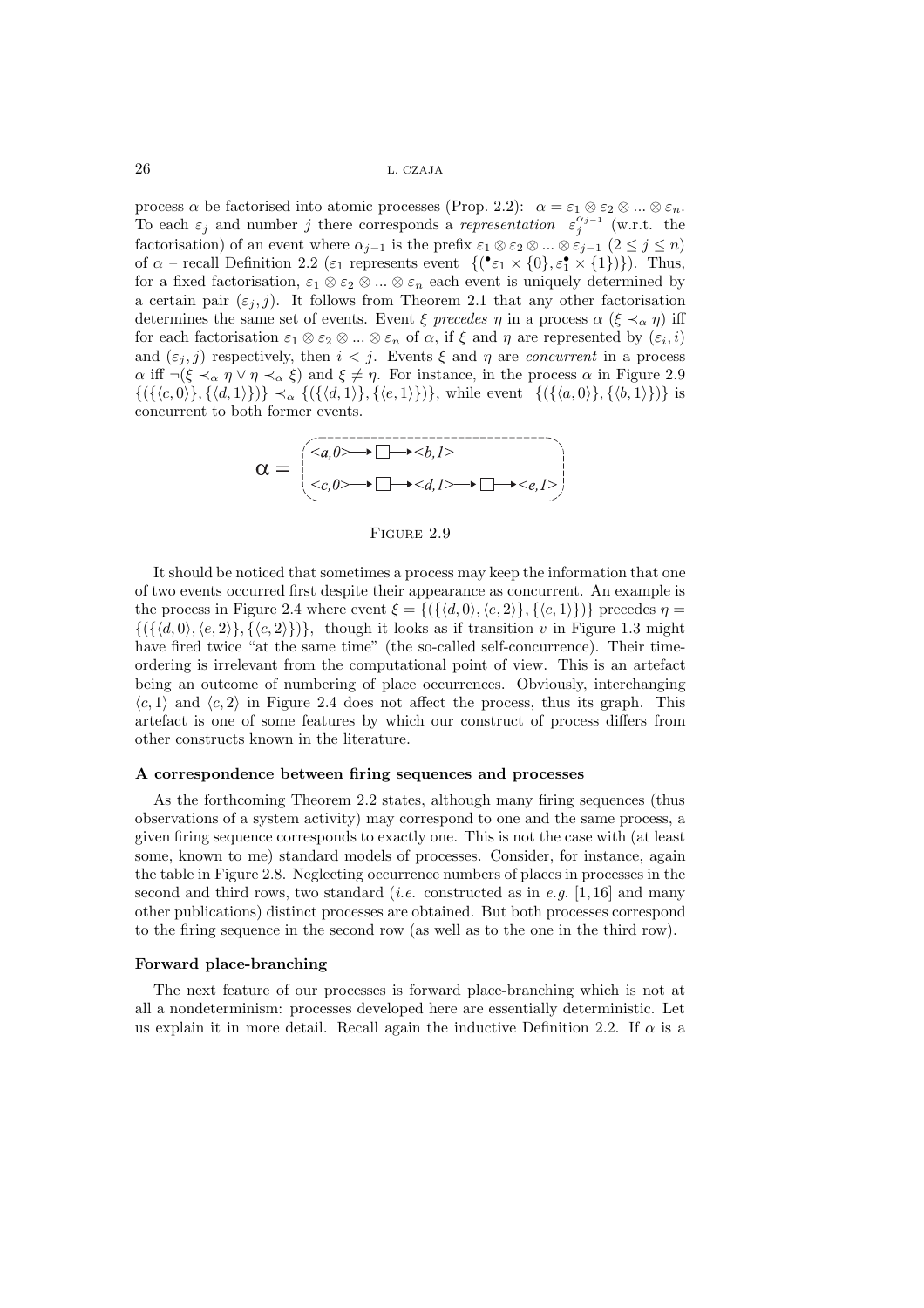process constructed "so far" and  $\varepsilon^{\alpha}$  – an event then a certain process-place  $\langle x, k \rangle$ from the pre-set of  $\varepsilon^{\alpha}$  (but not from its post-set!) may turn out identical with a certain process-place occurring in the "interior" of  $\alpha$  (*i.e.* such that one or more arrows emanate from it in  $\alpha$ ). After attachment of  $\varepsilon^{\alpha}$  to  $\alpha$ , one more arrow will emanate from  $\langle x, k \rangle$  in the extended process  $\alpha \cup \varepsilon^{\alpha}$ , because each process-place  $\langle x, k \rangle$  should occur uniquely in the graphical presentation of process (notice that this way of mapping a set of events onto a picture is exactly the same as mapping a set of transitions – thus a net – onto a picture as shown in Sect. 1). An example is in Figure 2.4: from the process-place  $\langle b, 0 \rangle$  three arrows emanate and from each of process-places  $\langle a, 3 \rangle$ ,  $\langle d, 0 \rangle$  and  $\langle e, 2 \rangle$  two arrows emanate. This is interpreted as follows. If the net-place  $b$  in Figure 1.3 contains three tokens at least, then transition  $t = (\{b\}, \{a\})$  may fire three times; events  $\{(\{\langle b, 0 \rangle\}, \{\langle a, 1 \rangle\})\}$ ,  $\{({\langle b, 0 \rangle}, {\langle a, 2 \rangle})\}$  and  $\{({\langle b, 0 \rangle}, {\langle a, 3 \rangle})\}$  are three consecutive occurrences (firings) of  $t$ ; the occurrence numbers 1, 2 and 3 of the net-place  $a$  account for the "time-order" of the firings. If the net-place  $a$  contains two tokens at least then transition  $u = (\{a\}, \{b, e\})$  may fire twice; events  $\{(\{\langle a, 3 \rangle\}, \{\langle b, 1 \rangle, \langle e, 1 \rangle\})\}$ and  $\{\{\langle \langle a, 3 \rangle\}, \{\langle b, 2 \rangle, \langle e, 2 \rangle\}\}\$ are two consecutive occurrences of u; the occurrence numbers 1 and 2 of the net-places b and e account for the "time-order" of the firings. If the net-places  $d$  and  $e$  contain at least two tokens each then transition  $v = (\{d, e\}, \{c\})$  may fire twice; events  $\{(\{\langle d, 0 \rangle, \langle e, 2 \langle \} , \{\langle c, 1 \rangle\})\}$  and  $\{(\{\langle d, 0 \rangle, \langle e, 2 \rangle\}, \{\langle c, 2 \rangle\})\}$  are two consecutive occurrences of v; the occurrence numbers 1 and 2 of the net-place c account for the "time-order" of the firings.

To sum up this peculiar feature deviating our processes from the standard ones, let us note that although Definition 2.2 is independent of any underlying net, it is motivated by the "token game" rules as follows. Each time a transition  $\tau$  is fired, **new** occurrences of its post-set places are generated as pairs of the form  $\langle x, k \rangle$  where k accounts for how many times a token entered the net-place x until the process reached a stage ("cut" – in the standard terminology) with  $\langle x, k \rangle$ . In other words, a **new** process-place  $\langle x, k \rangle$  ( $k > 0$ ) is generated when a token enters  $x$ . On the other hand, **no new** occurrence of a place  $x$  from the pre-set of  $\tau$  is generated if it has been generated "so far", except for the case when x did not take part in the net's activity yet  $(\langle x, 0 \rangle)$  is then generated). In other words, **no new** occurrence of a place x is generated when a token exits  $x -$  save for the first exit. Therefore, to each process-place one arrow at the most may enter (no backward process-place branching), while it may happen that more than one arrow exits it (possible forward process-place branching).

## **Order of appending atoms**

One may also ask why the two arrows emanate from  $\langle a, 3 \rangle$  but not from  $\langle a, 1 \rangle$ or  $\langle a, 2 \rangle$  in Figure 2.4? This is another artefact of the model. It stems from the process construction: the successor  $\text{succ}_{\varepsilon}(\alpha)$  is computed in such a way that the occurrence numbers of places in the event  $\varepsilon^{\alpha}$  become  $I_{\alpha}(x)$  if  $x \in \bullet \varepsilon$  and  $1+I_{\alpha}(x)$ if  $x \in \varepsilon^{\bullet}$  where  $I_{\alpha}(x)$  is the greatest occurrence number of the net-place x in  $\alpha$ . The meaning of this artefact might be seen as follows: to obtain process  $\mathrm{suc}_{\varepsilon}(\alpha)$ , among all occurrences  $\langle x, k \rangle$  in  $\alpha$  of the same net-place x, the latest is chosen to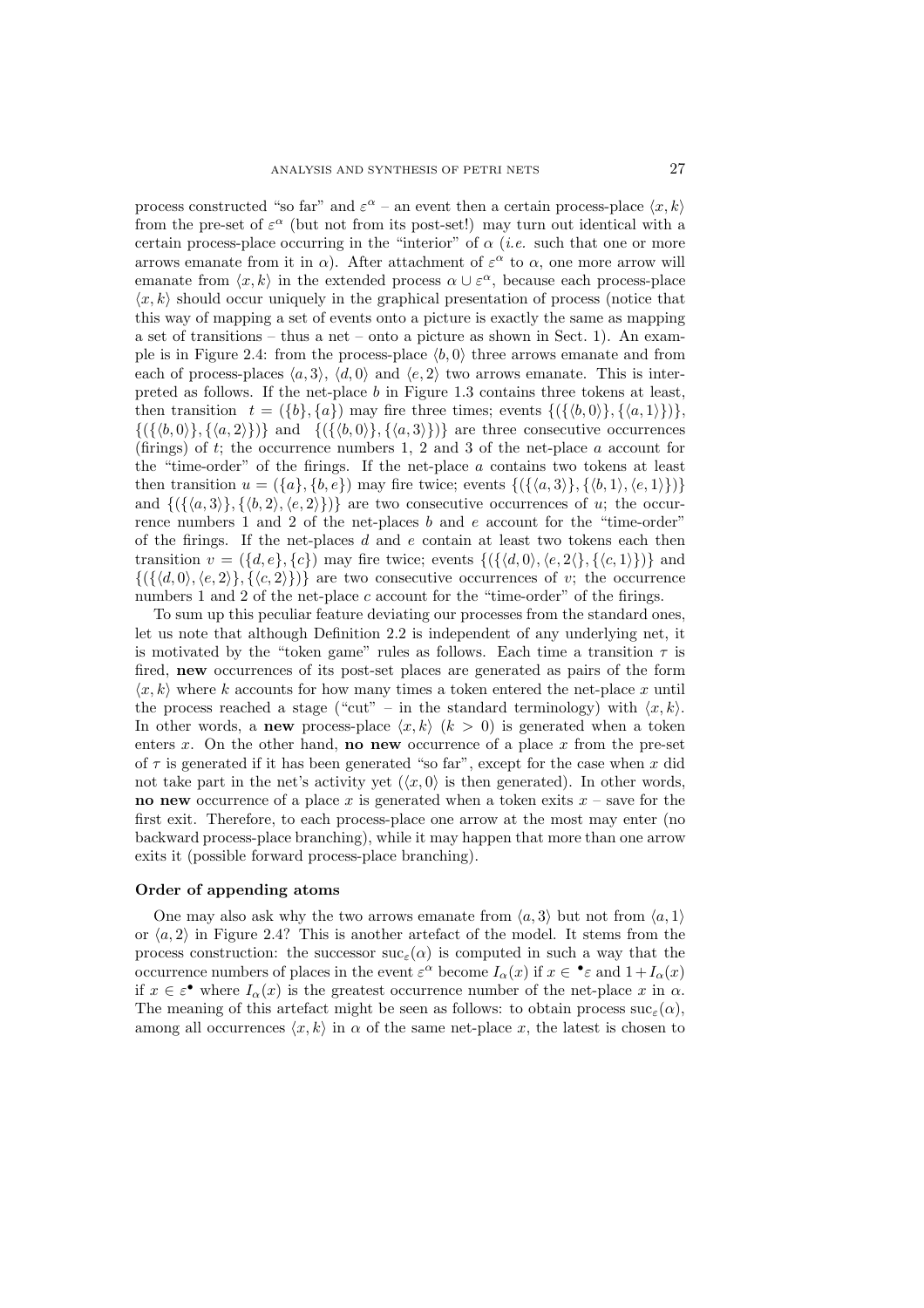make the link between  $\alpha$  and  $\text{succ}_{\varepsilon}(\alpha)$ . It is worth noting that occurrence number k has nothing to do with an order of tokens' entering or leaving net-place x (tokens are indistinguishable) but reflects an order of appending atoms in the course of process construction.

#### **Firing sequences** *vs.* **processes**

Now, let us, in general, compare  $P/T$  net's behaviour represented by firing sequences and processes. The unbounded capacity of places with as many tokens as needed (nets without initial marking, in fact) imply that the notions of firing sequence and arbitrary sequence of transitions coincide. That is why the  $\varepsilon$ -successor (Def. 2.2) is unconditionally defined. One may, thus, correctly define a process generated by a sequence of transitions as a function pr:  $\mathbb{T}^* \to PR_{fin}$  inductively specified by:

$$
\mathrm{pr}(\lambda) = \emptyset, \ \mathrm{pr}(Ut) = \mathrm{pr}(U) \otimes \{ (\mathbf{C}^t \times \{0\}, t^{\bullet} \times \{1\}) \} \ \mathrm{for} \ U \in \mathbb{T}^*, t \in \mathbb{T}.
$$

Let two finite firing sequences U and V be given. Define a binary relation  $\sim \subseteq$  $\mathbb{T}^* \times \mathbb{T}^*$ :  $U \sim V$  iff  $U = W u v W' \wedge V = W v u W' \wedge (u = v \vee \mathbf{u} \cap v^{\bullet} = u^{\bullet} \cap$ • $v = u^{\bullet} \cap v^{\bullet} = \emptyset$  for some firing sequences W, W' and transitions u, v. Let  $\stackrel{*}{\sim}$ (equivalence) be the reflexive and transitive closure of ∼. Readers familiar with Mazurkiewicz traces [13,21] will recognise equivalence classes of  $\stackrel{*}{\sim}$  as his traces with the independence relation  $\sim \id$  (id – identity relation).

**Theorem 2.2.** For any firing sequences  $U, V \in \mathbb{T}^*$ :

- (a)  $pr(UV) = pr(U) \otimes pr(V)$ *, that is, pr is a homomorphism from the monoid*  $(\mathbb{T}^*,.,\lambda)$  *into*  $(\text{PR}_{fin},\otimes,\emptyset)$ ;
- (b)  $U \stackrel{*}{\sim} V \Leftrightarrow \text{pr}(U) = \text{pr}(V)$ , that is, the quotient monoid  $(\mathbb{T}^*/_{\sim}^*, \cdot, {\lambda})$  and  $(P R_{fin}, \otimes, \emptyset)$  *are isomorphic.*

*Proof of (a).* Base: for U and V being  $\lambda$  or a transition, (a) holds obviously. Inductive hypotheses:  $V = V't$ ,  $pr(UV') = pr(U) \otimes pr(V')$ ,  $pr(V't) = pr(V') \otimes$ pr(t). Then,  $pr(UV) = pr(UV') = (by pr definition) pr(UV') \otimes \{({}^{\bullet}t \times {0}, t^{\bullet} \times$  $\{1\}) = ($  by hypotheses and pr definition)  $pr(U) \otimes pr(V') \otimes pr(t) = pr(U) \otimes pr(V)$ .

*Proof of (b).* (⇒)-part. Suppose  $U \sim V$ , that is  $U = WuvW' \wedge V = WvuW' \wedge (u =$  $v \vee \mathbf{C} u \cap v^{\bullet} = u^{\bullet} \cap v^{\bullet} = u^{\bullet} \cap v^{\bullet} = \emptyset$  for some firing sequences  $W, W'$  and transitions u, v. By (a):  $pr(U) = pr(W) \otimes \varepsilon \otimes \delta \otimes pr(W')$  and  $pr(V) = pr(W) \otimes \delta \otimes \varepsilon \otimes pr(W')$ with  $\varepsilon = \text{pr}(u)$ ,  $\delta = \text{pr}(v)$ ,  $\varepsilon, \delta \in \text{PR}_0$ . If  $u = v$  then  $\text{pr}(U) = \text{pr}(V)$ , so let  $u \neq v$ . Since  $\bullet \varepsilon = \bullet u, \, \varepsilon \bullet = u \bullet$  for any atomic process  $\varepsilon = \{(\bullet u \times \{0\}, u \bullet \times \{1\})\},\$  with  $u \in \mathbb{T}$ , thus (by assumption  $U \sim V$ )  $\bullet \in \cap \delta \bullet = \varepsilon \bullet \cap \delta \bullet = \emptyset$ , hence, by Proposition 2.3:  $\varepsilon \otimes \delta = \delta \otimes \varepsilon$ , therefore,  $pr(U) = pr(V)$ . By inductive reasoning, we get  $U \overset{*}{\sim} V \Rightarrow \text{pr}(U) = \text{pr}(V)$ .

(⇐)-part. Suppose pr(U) = pr(V). Let  $U = u_1u_2...u_n$  and  $V = v_1v_2...v_n$ ,  $u_j, v_j \in$ T. By (a):  $pr(U) = \varepsilon_1 \otimes \varepsilon_2 \otimes ... \otimes \varepsilon_n$ ,  $pr(V) = \delta_1 \otimes \delta_2 \otimes ... \otimes \delta_n$  where  $\varepsilon_j = pr(u_j)$ ,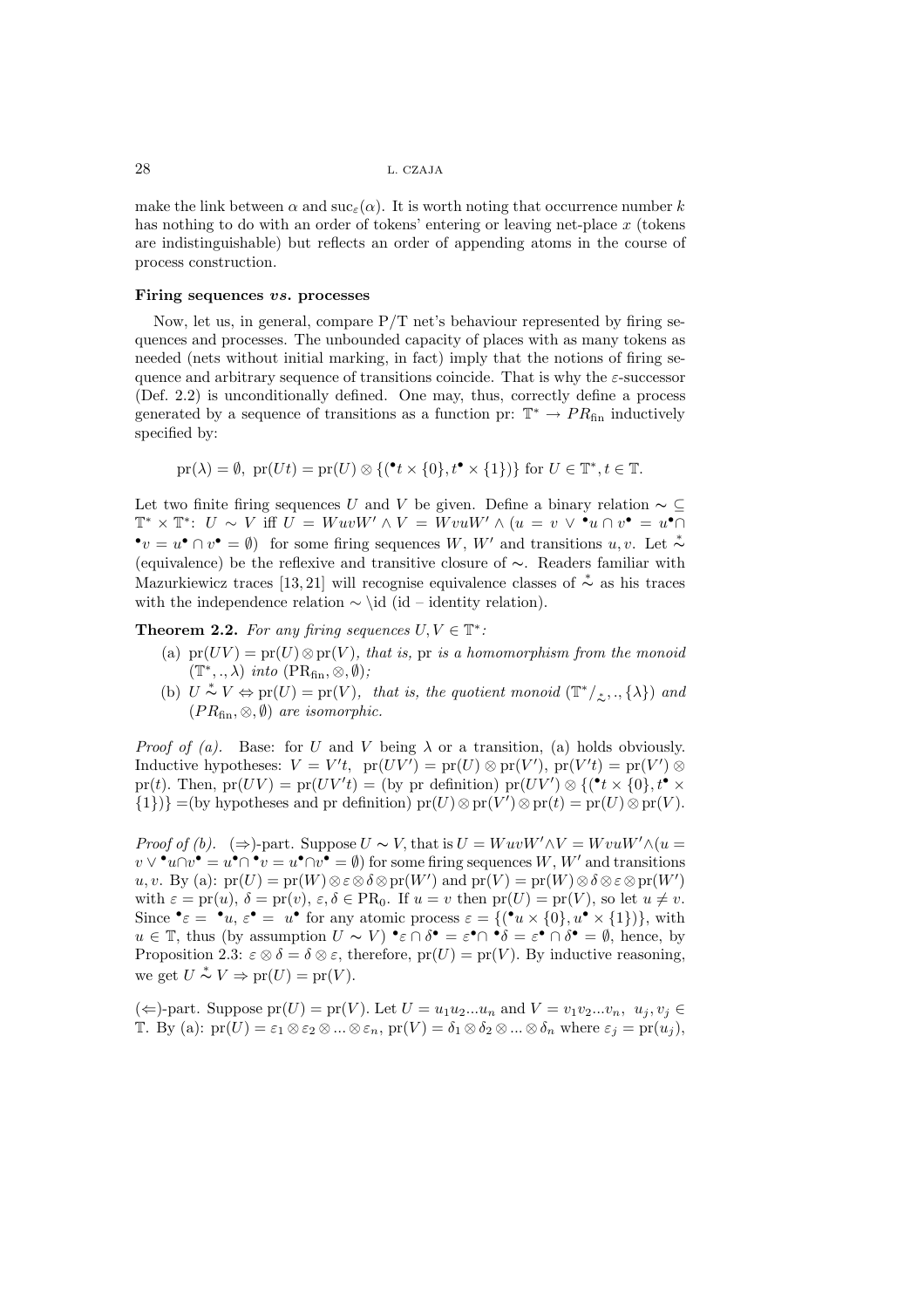$\delta_j = \text{pr}(v_j), \ \varepsilon_j, \delta_j \in \text{PR}_0 \text{ and by pr definition: } \varepsilon_j = \{({}^{\bullet}u_j \times \{0\}, u_j^{\bullet} \times \{1\})\},\$  $\delta_j = \{({}^{\bullet}v_j \times \{0\}, v_j^{\bullet} \times \{1\})\}$   $(j = 1, 2, ..., n)$ . By assumption  $pr(U) = pr(V)$  and Theorem 2.1, the sequence  $\delta_1, \delta_2, ..., \delta_n$  is a permutation of  $\varepsilon_1, \varepsilon_2, ..., \varepsilon_n$  that is, a composition of transpositions (swaps) of some adjacent  $\varepsilon$ 's occurring in the latter sequence and every such transposition preserves the equation  $pr(U) = pr(V)$ . If,  $\varepsilon_1 \otimes \varepsilon_2 \otimes ... \otimes (\varepsilon_k \otimes \varepsilon_{k+1}) \otimes ... \otimes \varepsilon_n = \varepsilon_1 \otimes \varepsilon_2 \otimes ... \otimes (\varepsilon_{k+1} \otimes \varepsilon_k) \otimes ... \otimes \varepsilon_n$  then  $\varepsilon_k \otimes \varepsilon_{k+1} = \varepsilon_{k+1} \otimes \varepsilon_k$  thus, by Proposition 2.3:  $\varepsilon_k = \varepsilon_{k+1} \vee \bullet \varepsilon_k \cap \varepsilon_{k+1}^{\bullet} = \varepsilon_k^{\bullet} \cap$  $\bullet \varepsilon_{k+1} = \varepsilon_k^{\bullet} \cap \varepsilon_{k+1}^{\bullet} = \emptyset$ . This implies  $u_k = u_{k+1} \vee \bullet u_k \cap u_{k+1}^{\bullet} = u_k^{\bullet} \cap \bullet u_{k+1}^{\bullet} = u_k^{\bullet} \cap \bullet u_k$  $u_k^{\bullet} \cap u_{k+1}^{\bullet} = \emptyset$ , that is,  $u_1u_2...u_ku_{k+1}...u_n \sim u_1u_2...u_{k+1}u_k...u_n$ . Therefore, by composing such permitted transpositions, we get  $U \overset{*}{\sim} V$ .

#### 3. Marked net processes. Analysis and synthesis

The processes in Section 2 have been defined without relating them to a particular  $P/T$  net. The approach was like that in the theory of formal languages, where words are defined regardless of their generative devices like automata, grammars or fix-point equations. An example of this approach, closer to the field of concurrency, is the trace theory [13]. Such mutual independence of processes and generative nets, of their initial marking in particular, makes the  $\varepsilon$ -successor (Def. 2.2) operation unconditionally performable: it is always possible to attach an atom to a finite process  $\alpha$ . Note that this is as if a net whose evolution the process might represent were marked with infinite number of tokens in each place. In fact, for any net-place *x* the difference between the number of arrows going out of and coming into each of its occurrence  $\langle x, k \rangle \in Y_\alpha$  in each prefix of the process  $\alpha$  must never exceed the initial number of tokens in  $x$  in the underlying net. Before defining the set of finite processes generated by marked  $P/T$  nets let us introduce denotations:

Let a finite process  $\alpha = \varepsilon_1 \otimes \varepsilon_2 \otimes ... \otimes \varepsilon_n, \varepsilon_j \in PR_0, \ j = 1, 2, ..., n$  be given (recall Prop. 2.2). Characteristic function of a set A is defined as  $\chi_A(x) = 1$  for  $x \in A$  and  $\chi_A(x) = 0$  for  $x \notin A$ . Denote:

$$
O_{\alpha}(x) = \sum_{j=1}^{n} \chi \bullet_{\varepsilon_{j}}(x)
$$
 number of arrows going out of all  $\langle x, k \rangle$  in  $\alpha$   

$$
I_{\alpha}(x) = \sum_{j=1}^{n} \chi_{\varepsilon_{j}^{\bullet}}(x)
$$
 number of arrows coming into all  $\langle x, k \rangle$  in  $\alpha$ .

For  $\alpha = 1$  assume  $O_{\alpha}(x) = I_{\alpha}(x) = 0$  for any x.

 $FOLD(\alpha) = \bigcup_{n=1}^{n}$  $\bigcup_{j=1}^{\infty} \{({}^{\bullet}\varepsilon_j, \varepsilon_j^{\bullet})\}.$  Folding of  $\alpha$ , that is, the set of projections of transitions of  $\alpha$  ( $\alpha$  is treated as a net over  $\mathbb{X} \times \mathbb{N}$ ) onto X. For instance, projection of process transition  $({\{\langle a, 0 \rangle\}, {\{\langle b, 1 \rangle\}}})$  over  $\mathbb{X} \times \mathbb{N}$  onto  $\mathbb{X}$  is the net transition  $({a}, {b})$  over X.

For  $\alpha = 1$  assume  $FOLD(\alpha) = \emptyset$ .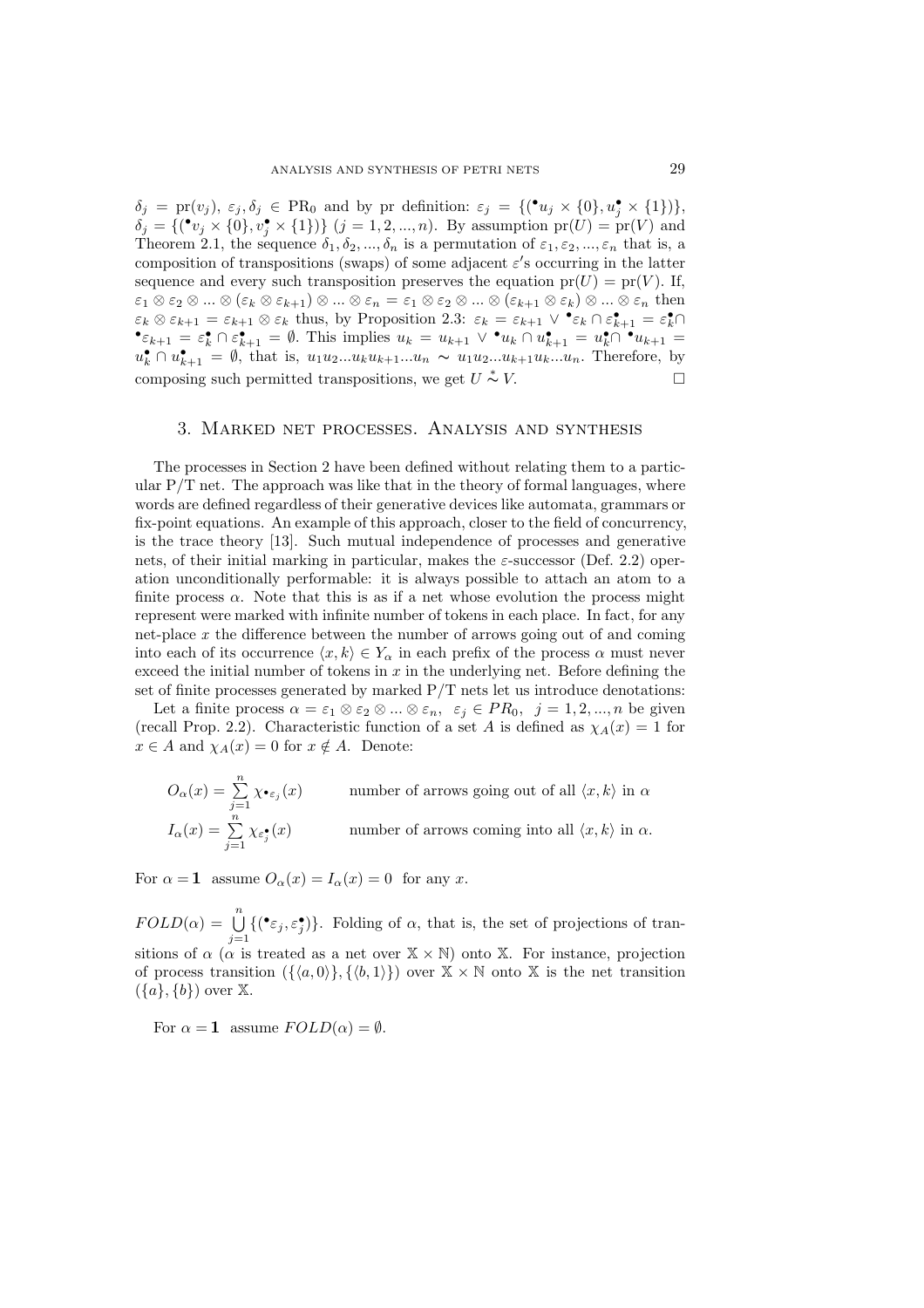Functions  $O_{\alpha}$ ,  $I_{\alpha}$  and  $FOLD$  are correctly defined since they do not depend on factorisation of  $\alpha$  into atoms.  $O_{\alpha}$ ,  $I_{\alpha}$  are treated as multisets and operations +, − and comparison ≤ on multisets will be applied to them.

A finite process  $\beta$  is a *prefix* of  $\alpha$  iff  $\alpha = \beta \otimes \gamma$  for a certain finite process  $\gamma$ .  $PREF(\alpha)$  denotes the set of all prefixes of  $\alpha$  and for  $L \subseteq PR_{fin}: PREF(L)$  $\bigcup \text{ } PREF(\alpha)$ . Let us recall that a marked net is  $\mathcal{N}=(T,M)$  where  $T\subseteq \mathbb{T}$ ,  $\alpha \in L$ and  $M: \mathbb{X} \to \mathbb{N}$  is an initial marking.

**Definition 3.1** (Atomic and finite processes generated by a marked net)**.** Let a marked net  $\mathcal{N} = (T, M)$  be given. The set of atomic and, respectively, finite processes generated by  $\mathcal N$  is:

$$
PR_0[\mathcal{N}] = \{ \varepsilon \in PR_0 | \text{ FOLD}(\varepsilon) \subseteq T \land O_\varepsilon - I_\varepsilon \le M \}
$$
  

$$
PR_{fin}[\mathcal{N}] = \{ \alpha \in PR_{fin} | \text{ FOLD}(\alpha) \subseteq T \land \forall \beta \in PREF(\alpha) : O_\beta - I_\beta \le M \}.
$$

**Remarks.** (1)  $M(x) - (O_{\alpha}(x) - I_{\alpha}(x))$  is a number of tokens collected in the place x in effect of generating process  $\alpha$ .  $M - (O_{\alpha} - I_{\alpha})$  is a marking reached from M in effect of generating process  $\alpha$ .

(2) It should be noticed that Definition 3.1 would not be correct for nets with arbitrary arrow weights. In that case it should be strenghten by assumig each transition to be pure, *i.e.*  $\mathbf{t} \cap t^{\bullet} = \emptyset$ .

For instance, consider the net  $T_{\text{prodcons}}$  in Figure 1.3 with marking  $M = \begin{array}{|c|c|c|c|c|} \hline a & b & c \\ \hline 1 & 0 & 1 \\ \hline \end{array}$ . Let  $\gamma$ ,  $\delta$ ,  $\eta$  be processes depicted in Figures 2.2, 2.3 and 2.4 respectively. Then  $\gamma, \delta \in PR_{fin}[T_{\text{prodcons}}, M]$ , but  $\eta \notin PR_{fin}[T_{\text{prodcons}}, M]$ . Indeed, it may be checked that  $O_\beta - I_\beta \leq M$  for each prefix  $\beta$  of  $\gamma$  and  $\delta$ , but *e.g.*  $O_{\eta} - I_{\eta} \nleq M$ . For  $M' = \begin{array}{|c|c|c|c|c|} \hline a & b & c & d & e \\hline 0 & 3 & 0 & 2 & 0 \\hline \end{array}$ we have for each prefix  $\beta$  of  $\eta$ :  $O_\beta - I_\beta \leq M'$  thus  $\eta \in PR_{fin}$  [T<sub>prodcons</sub>, M'].

Recall from the Petri net theory that for an unmarked net *T* (with all the arrow weights equal 1), the incidence matrix  $T$  of  $T$  is a matrix with rows corresponding to places, columns - to transitions (ordered in a fixed way) in  $T$  and

$$
\underline{T}[x,t] = \begin{cases}\n+1 & \text{if } x \in t^{\bullet} \backslash t^{\bullet} \\
-1 & \text{if } x \in \mathbf{f} \backslash t^{\bullet} \\
0 & \text{else.} \n\end{cases}
$$

Given a marked net  $\mathcal{N} = (T, M)$ , let  $\alpha \in PR_{fin}[\mathcal{N}]$  with  $\alpha = \varepsilon_1 \otimes \varepsilon_2 \otimes ... \otimes \varepsilon_n$ ,  $\varepsilon_i \in$  $PR_0[N]$ . Let  $\alpha$  denote a vector whose components  $\alpha[t]$  correspond to transitions  $t \in T$  ordered as in the matrix  $\underline{T}$  and  $\underline{\alpha}[t] =$  number of indices j in  $\varepsilon_1 \otimes \varepsilon_2 \otimes ... \otimes \varepsilon_n$ with  $(\bullet \varepsilon_j, \varepsilon_j) = t$ . That is,  $\underline{\alpha}[t]$  is a number saying how many times the transition t has been fired in effect of generating process  $\alpha$ . Note that due to the Theorem 2.1,  $\alpha$  does not depend on factorisation of  $\alpha$  into atoms.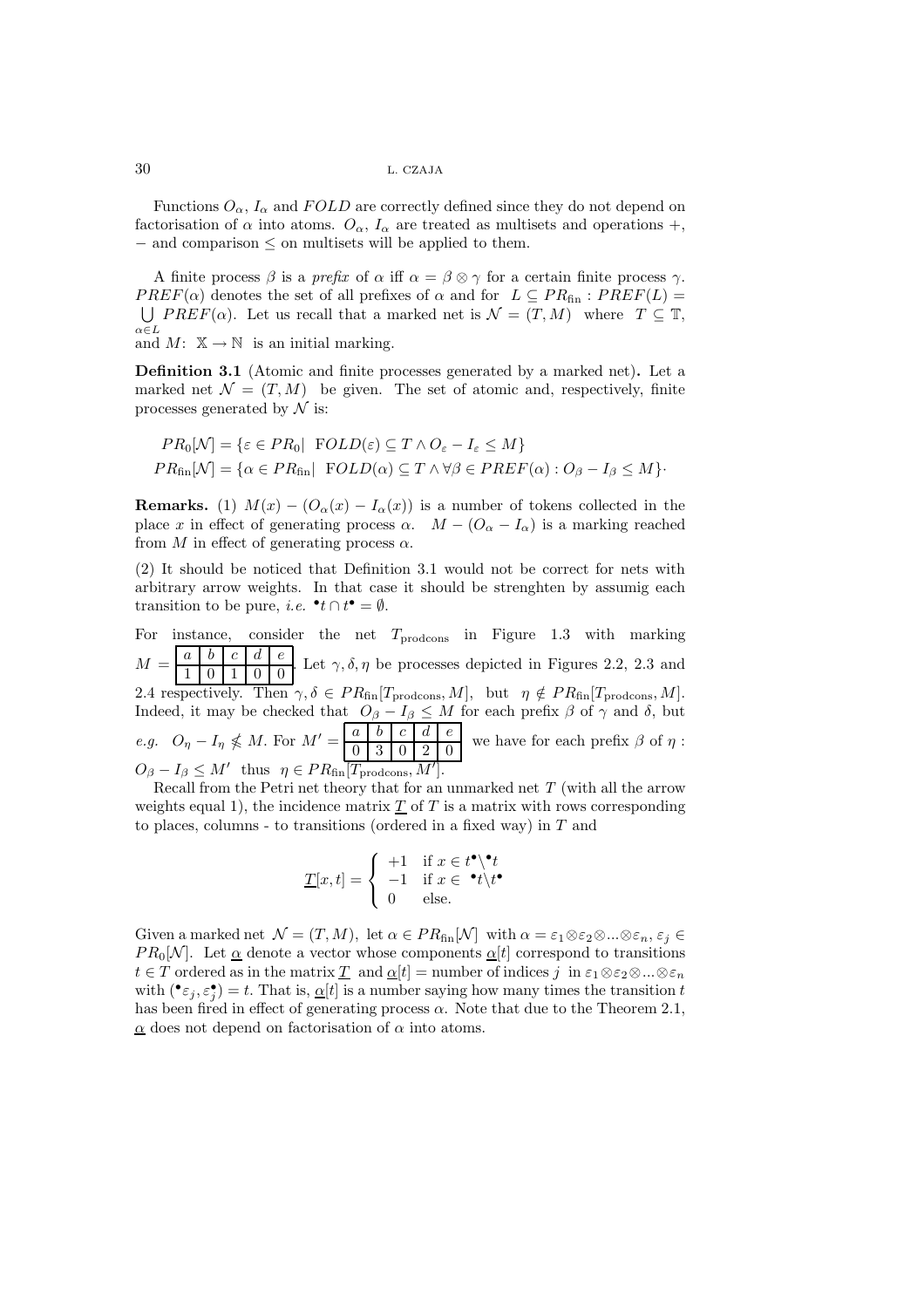|                      |                  | $\boldsymbol{\mathit{u}}$ | 21 | w |
|----------------------|------------------|---------------------------|----|---|
| $T_{\rm prodcons} =$ | $\boldsymbol{a}$ |                           |    |   |
|                      |                  |                           |    |   |
|                      | Ċ                |                           |    |   |
|                      | a                |                           |    |   |
|                      | e                |                           |    |   |

**Example 3.1.** For the net  $T_{\text{prodcons}}$  in Figure 1.3 and process  $\alpha$  in Figure 2.2:

**Theorem 3.1.** Let a marked net  $\mathcal{N} = (T, M)$  and a process  $\alpha \in PR_{fin}[\mathcal{N}]$  be *given.* Then  $\underline{T}\cdot \underline{\alpha} = I_{\alpha} - O_{\alpha}$ .

 $\alpha =$ 

 $1 \mid 2 \mid 2 \mid 2$ 

*Proof.* Let  $\alpha = \varepsilon_1 \otimes \varepsilon_2 \otimes ... \otimes \varepsilon_n \in PR_{fin}[\mathcal{N}]$ , for some  $\varepsilon_j \in PR_0$ . By definition of  $\underline{T}$ :  $\underline{T}[x,t] = \chi_{t\bullet}(x) - \chi_{\bullet t}(x)$ . Thus, the inner product  $\sum_{t \in T} \underline{T}[x,t] \cdot \underline{\alpha}[t]$  equals  $\sum_{t \in T} \sum_{i=1}^{n} x_i e_i(x) - \chi_{i}(x)$ . Thus, the limit product  $\sum_{t \in T} \sum_{i=1}^{n} x_i e_i$   $\chi_{i+1}$   $\chi_{i+1}$   $\chi_{i+1}$   $\chi_{i+1}$   $\chi_{i+1}$   $\chi_{i+1}$   $\chi_{i+1}$   $\chi_{i+1}$   $\chi_{i+1}$  is the number of tokens added to place x in ef number of tokens removed from x in effect of generating  $\alpha$ . Hence,  $\sum_{t \in T} \chi_{t} \cdot (x)$  $\underline{\alpha}[t] = \sum_{j=1}^n \chi_{\varepsilon_j^{\bullet}}(x) = I_{\alpha}(x)$  and  $\sum_{t \in T} \chi_{\bullet}^{\bullet}(x) \cdot \underline{\alpha}[t] = \sum_{j=1}^n \chi_{\bullet}^{\bullet}(x) = O_{\alpha}(x)$ . Therefore  $(\underline{T}.\underline{\alpha})(x) = I_{\alpha}(x) - O_{\alpha}(x)$ .

Now, we are in a position to state and prove analysis and synthesis problems for marked P/T nets and languages of finite processes. Let a monoid  $\mathcal{M}_{fin}$  =  $(P R_{fin}, \otimes, 1)$  be given. Its power algebra  $S_{fin} = (\mathcal{P}(PR_{fin}), \cup, \otimes, \emptyset, 1)$  (where  $\mathcal{P}(PR_{fin})$  is the powerset of  $PR_{fin}$ ) is induced by  $\mathcal{M}_{fin}$  as usually, that is by extending catenation of processes to their sets:  $A \otimes B = {\alpha \otimes \beta} \alpha \in A \wedge \beta \in B$ for  $A, B \subseteq PR_{fin}$ . Sets  $A, B$  are *languages of (finite) processes*. The algebra  $S_{fin}$ is an ω-*complete semiring* and a number of its laws may be found *e.g.* in [7–10]. Let us mention the following:

**Proposition 3.1.** *For any countable indexed family of process languages*  $\{A_i\}_{i\in I}$ *(I is an index set) and a process language*  $B: B \otimes \bigcup$ j∈I  $A_j = \bigcup$ j∈I  $B\otimes A_j.$ 

As usually, the closure (a counterpart of the Klenee star) based on catenation ⊗ is defined: for a process language  $A \subseteq PR_{fin}$  denote:  $A^0 = \{1\}$ ,  $A^{k+1} = A^k \otimes A$ ,  $A^{\otimes} = \bigcup^{\infty} A^k.$ 

$$
k=0
$$

 $k=0$ <br>The *analysis problem* is: given a marked net N find  $PR_{fin}[\mathcal{N}]$ .

**Theorem 3.2** (Analysis). For a given marked net  $\mathcal{N} = (T, M)$ :

$$
PR_{fin}[\mathcal{N}] = \{ \alpha \in PR_0[T]^\otimes \mid \forall \beta \in PREF(\alpha) : -\underline{T} \cdot \beta \le M \}
$$

*where*  $PR_0[T] = \{ \varepsilon \in PR_0 | \text{ FOLD}(\varepsilon) \subseteq T \}$  *is the set of atoms (see Def. 2.1 and Ex. 2.1) corresponding to transitions in the net* T *.*

*Proof.*  $PR_{fin}[\mathcal{N}] = {\alpha \in PR_{fin} | FOLD(\alpha) \subseteq T \land \forall \beta \in PREF(\alpha): O_{\beta} - I_{\beta}}$  $\leq M$ } = (by Th. 3.1) { $\alpha \in PR_{fin}$   $FOLD(\alpha) \subseteq T \wedge \forall \beta \in PREF(\alpha): -T \cdot \beta$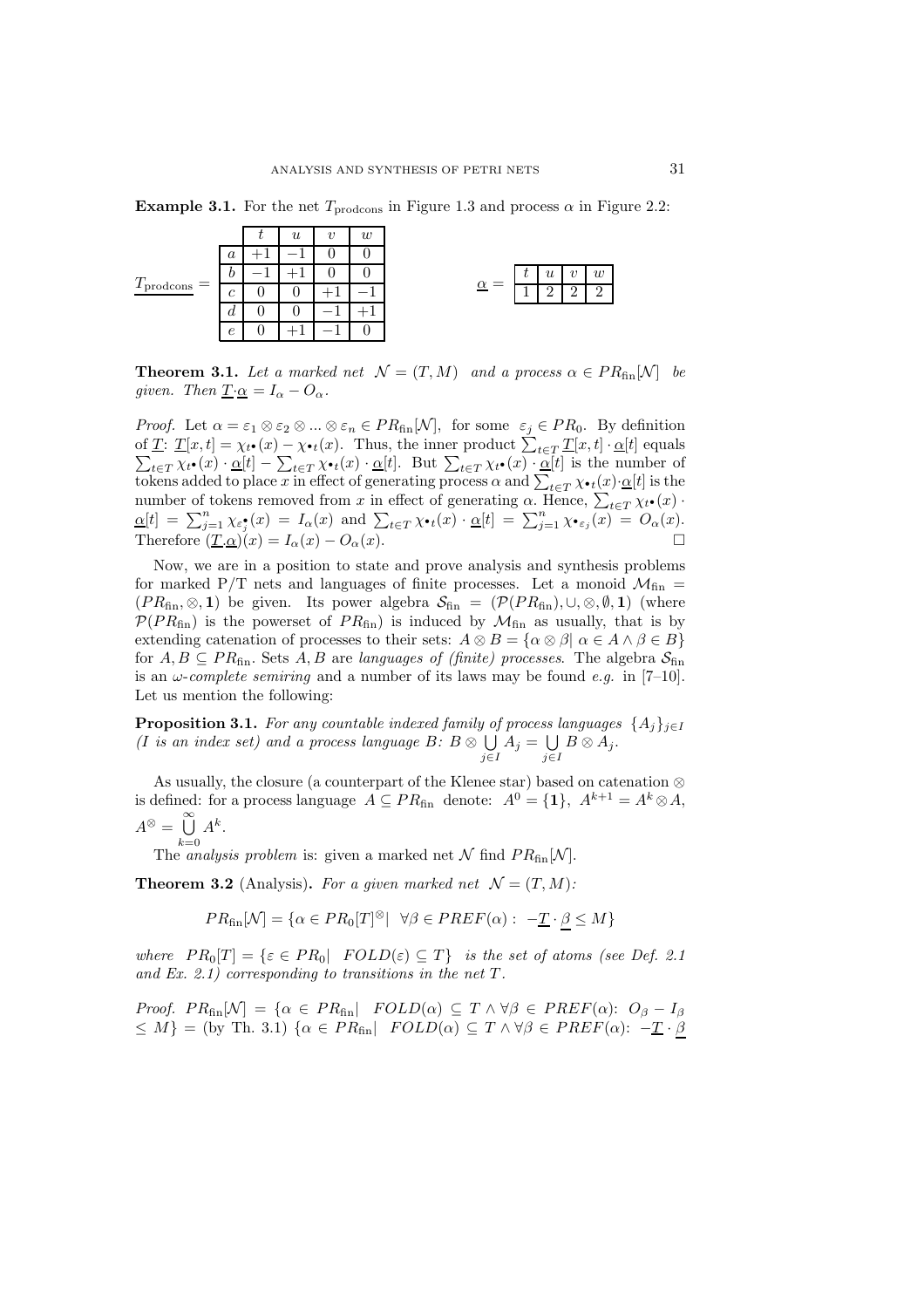$\leq M$ . Thus, it remains to check that  $PR_0[T]^\otimes = {\alpha \in PR_{fin}| \text{ FOLD}(\alpha) \subseteq T}.$  $\text{Indeed,}\quad PR_0[T]^\otimes\ =\ \{\alpha\ \in\ PR_{\text{fin}}|\quad\exists\varepsilon_1,\varepsilon_2,...,\varepsilon_n\ \in\ PR_0[T]\colon \alpha\ =\ \varepsilon_1\ \otimes\ \varepsilon_2\ \otimes...\ \otimes\ \in\ CR_0[T]\}$  $\varepsilon_n$ }  $\cup$  {1} = { $\alpha \in PR_{fin}$ |  $FOLD(\alpha) \subseteq T$ } because  $FOLD(\alpha) = \bigcup_{j=1}^n FOLD(\varepsilon_j)$ and  $FOLD(\varepsilon_i) \subseteq T$ .

**Corollary.**  $PR_{fin}[T, M]$  *is the greatest set* X *of processes*  $\alpha$  *satisfying:* 

$$
FOLD(\alpha) \subseteq T
$$
  

$$
X = PREF(X)
$$
  

$$
X = {\alpha | -\underline{T} \cdot \underline{\alpha} \le M}.
$$

For example, if  $\mathcal{N} = (T_{\text{prodoons}}, M)$  with  $T_{\text{prodoons}} = \{t, u, v, w\}$  as in Figure 1.3 and  $M = \begin{bmatrix} a & b & c & d & e \\ 1 & 0 & 1 & 0 & 0 \\ 0 & 0 & 1 & 0 & 0 \end{bmatrix}$  then  $PR_0[T_{\text{prodcons}}] = \{\varepsilon_t, \varepsilon_u, \varepsilon_v, \varepsilon_w\}$  as in Figure 2.1 and  $PR_{fin}[\mathcal{N}] = {\alpha \in {\varepsilon_t, \varepsilon_w, \varepsilon_w} }^\circ$   $\forall \beta \in PREF(\alpha): -T_{\text{prodcons}} \cdot \beta \leq M$ where matrix  $T_{\text{prodcons}}$  is in Example 3.1.

The *synthesis problem* is: given a process language  $L \subseteq PR_{fin}$  decide if there exists a marked net N such that  $L = PR_{fin}[\mathcal{N}]$  and in the positive case find this net. Say then that L is *net-definable*.

**Remark.** Here, we leave aside a formal meaning of the sentence "given a process" language" (but see Sect. 5). The reader may assume any constructive specification of *L*, *e.g.* by a graph grammar or fix-point equations like in [9, 10]. What matters is that the predicate  $\alpha \in L$  should be decidable.

**Proposition 3.2.** For a given process language L define the marked net  $\mathcal{N} =$  $(T, M): T = \bigcup \text{ FOLD}(\alpha), M = \inf \{M' | M_{\alpha} \leq M' \text{ for each } \alpha \in L \}$  where  $M_{\alpha} = \inf \{ M' | \begin{array}{c} \alpha \in L \\ - \underline{T}.\beta \leq M' \end{array} \}$  for each prefix  $\beta$  of  $\alpha \}$  (inf means infimum of this *set, i.e. the greatest lower bound w.r.t.*  $\leq$ *). Then:* 

- $(a) L \subseteq PR_{fin}[\mathcal{N}];$
- (b) the net  $N$  is minimal in the sense that  $T \subseteq T'$  and  $M \leq M'$  for any *marked net*  $\mathcal{N}' = (T', M')$  *such that*  $L \subseteq PR_{fin}[\mathcal{N}']$ .

*Proof of (a).* In accordance with Section 1, T is an unmarked net. If  $\alpha \in L$  then  $FOLD(\alpha) \subseteq T$ . By Theorem 3.1:  $M_{\alpha} = \inf \{ M' | O_{\beta} - I_{\beta} \leq M' \text{ for each prefix } \beta \}$ of  $\alpha$ , hence, by Definition 3.1:  $\alpha \in PR_{fin}[T, M_{\alpha}]$ , thus  $\alpha \in PR_{fin}[T, M]$  (because  $M_{\alpha} \leq M$ ). Therefore  $L \subseteq PR_{fin}[\mathcal{N}]$ .

*Proof of (b).* Evident by definition of  $N$ : removing a transition from T or a token from any place in T (*i.e.* making T or M smaller than constructed) would exclude from  $PR_{fin}[\mathcal{N}]$  at least one process  $\alpha \in L$ .

In general  $L \neq PR_{fin}[\mathcal{N}]$  for N defined in Proposition 3.2. For instance, if L contains exactly the process in Figure 2.2 and all its prefixes then  $\mathcal{N} =$  $(T_{\text{prodcons}}, M)$ . But  $\mathcal N$  generates much more processes than that in Figure 2.2.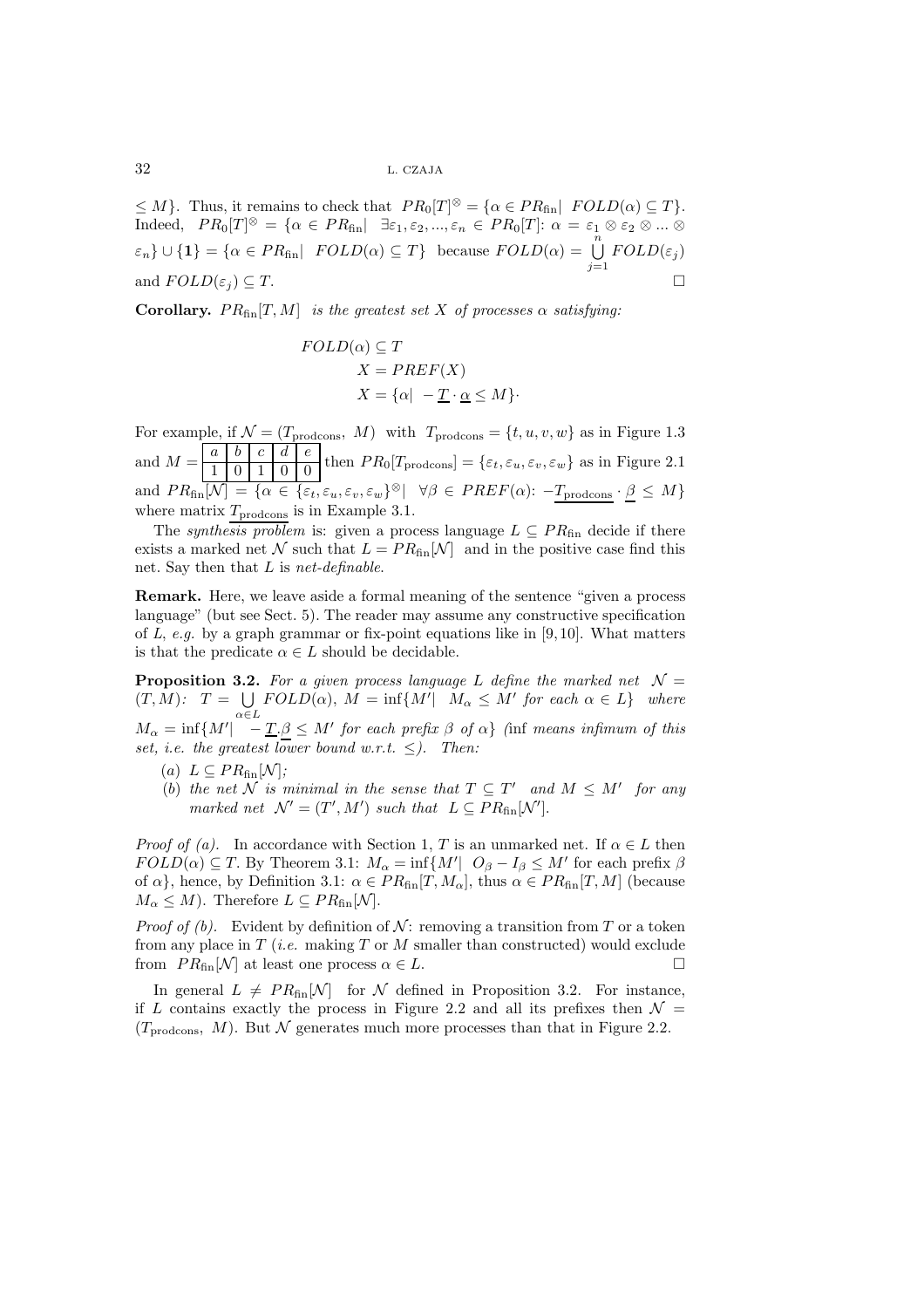**Theorem 3.3** (Synthesis). Let a process language L be given and let  $\mathcal{N} = (T, M)$ *be a marked net constructed in Proposition 3.2. Then:* L *is net-definable iff*  $L = PR_{fin}[\mathcal{N}].$ 

*Proof.* If  $L = PR_{fin}[\mathcal{N}]$  then L is net-definable by definition. Let L be netdefinable, that is  $L = PR_{fin}[\mathcal{N}']$  for a certain marked net  $\mathcal{N}' = (T', M')$ . By Proposition 3.2(a):  $PR_{fin}[\mathcal{N}'] \subseteq PR_{fin}[\mathcal{N}]$ . By Proposition 3.2(b)  $\mathcal{N}$  is minimal among all N' such that  $L \subseteq PR_{fin}[\mathcal{N}']$ , hence  $T \subseteq T'$  and  $M \leq M'$ . But  $(T \subseteq$  $T' \wedge M \leq M'$   $\Rightarrow PR_{fin}[\mathcal{N}] \subseteq PR_{fin}[\mathcal{N}']$ . Indeed, if  $\alpha \in PR_{fin}[\mathcal{N}]$  then, by Definition 3.1:  $FOLD(\alpha) \subseteq T \land \forall \beta \in PREF(\alpha): O_{\beta}-I_{\beta} \leq M$ . Thus  $FOLD(\alpha) \subseteq$  $T' \wedge \forall \beta \in PREF(\alpha): O_{\beta}-I_{\beta} \leq M'$ , hence  $\alpha \in PR_{fin}[\mathcal{N}']$  implying  $PR_{fin}[\mathcal{N}] \subseteq$  $PR_{fin}[\mathcal{N}']$ . Concluding,  $L = PR_{fin}[\mathcal{N}'] = PR_{fin}[\mathcal{N}]$ , which ends the proof.

For example, if L contains exactly processes in Figures 2.2–2.4 and all their prefixes, then L is not net-definable, since the set  $PR_{fin}[\mathcal{N}]$  with  $\mathcal N$  constructed in Proposition 3.2, contains much more processes than L does.

#### 4. Monoid of finite and infinite processes

Recall Definition 2.2. and Proposition 2.2. Any atomic process is a singleton set and any finite process is a union of atomic processes with occurrences of places suitably renumbered. It is represented as a catenation (a total operation!) of atomic processes. Given an infinite sequence of atomic processes  $\varepsilon_1, \varepsilon_2, ..., \varepsilon_n, ...,$ define  $\alpha_n = \varepsilon_1 \otimes \varepsilon_2 \otimes ... \otimes \varepsilon_n$ . Obviously  $\alpha_n \subseteq \alpha_{n+1}$  for each  $n \geq 1$ , thus we have a non-decreasing chain of sets  $\alpha_1 \subseteq \alpha_2 \subseteq ... \subseteq \alpha_n \subseteq ...$  each being a finite process. It is known that such chains have the least upper bounds in the universe of objects the chains are composed of. For the above chain it is  $\alpha = \bigcup \alpha_n$  called  $n>1$ 

an infinite join. It is referred to as an *infinite process* provided that  $\alpha_n \subset \alpha_{n+1}$ (strict inclusion) for all  $n$ . Define:

 $Y_\alpha = \bigcup$  $n\geq 1$  $Y_{\alpha_n}$  (this is the set of all pairs  $\langle x, k \rangle$ , *i.e.* process places in  $\alpha$ )  $I_{\alpha}(x) = \sum$  $n\geq 1$  $I_{\varepsilon_n}(x)$  (note: this time  $I_{\alpha}(x)$  may equal  $\infty$ ).

For the infinite process in Figure 4.1 there is no generating Place/Transition net, that is such, whose evolution this process might represent.



Figure 4.1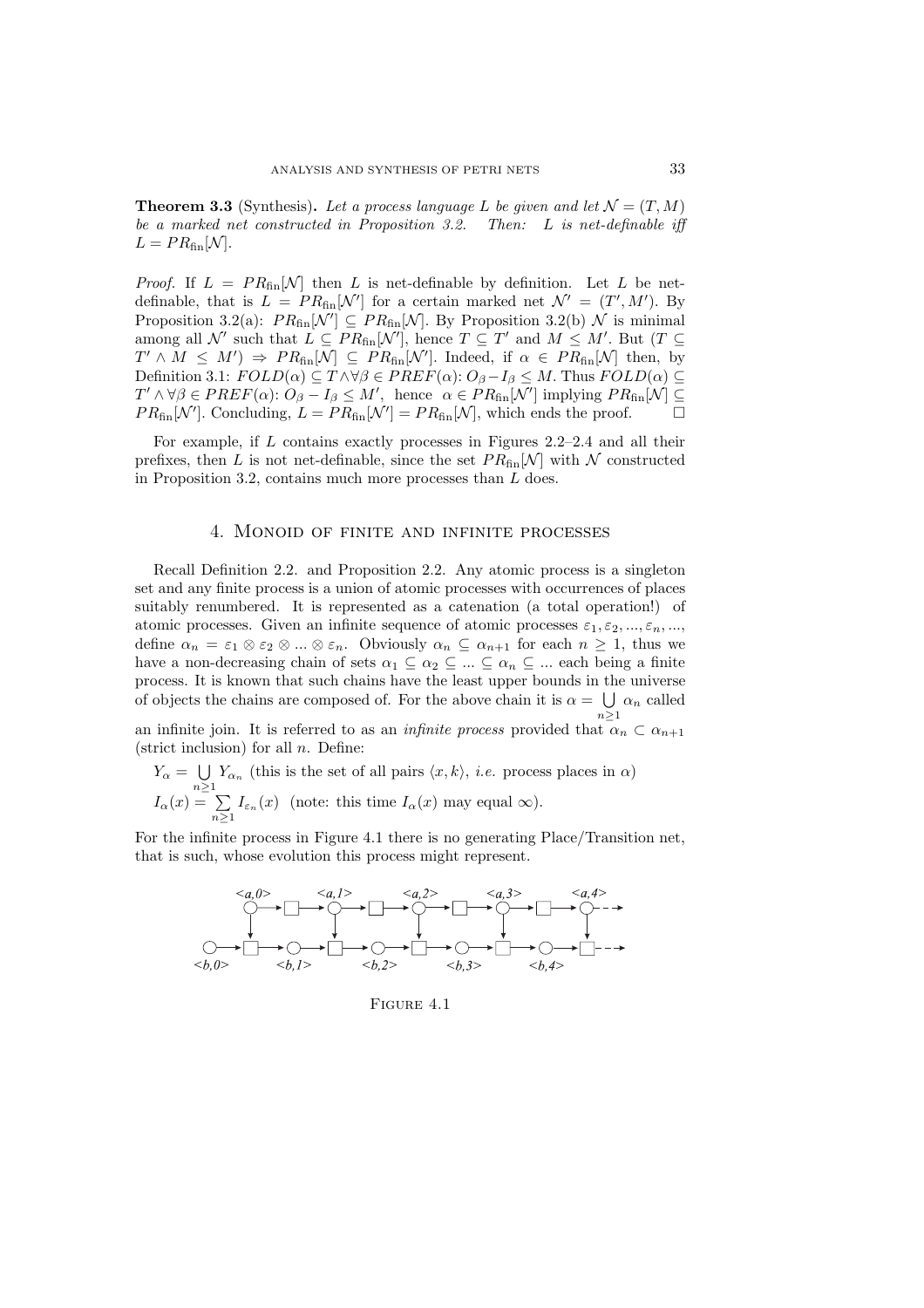Indeed, a minimal (see Prop. 3.2) marked net generating this process is depicted in Figure 4.2.



Figure 4.2

However, to generate this process, place  $a$  would have to be marked with infinitely many tokens, which is not a marking of Place/Transition nets.

Before defining a catenation of arbitrary, also infinite processes, let us assume some denotations:

For processes  $\beta, \alpha$  let  $\mathbf{P}^{\bullet} = \{x \in \mathbb{X} \mid \exists k : \langle x, k \rangle \in Y_{\beta} \}$  ( $\mathbf{P}^{\bullet}$  is a projection of  $Y_\beta$  onto X) and let  $\beta^\alpha$  be  $\beta$  with each pair  $\langle x, k \rangle \in Y_\beta$  replaced by  $\langle x, k + I_\alpha(x) \rangle$ provided that  $\forall x \in \mathcal{P}$ :  $I_{\alpha}(x) < \infty$ . This guarantees a resonable catenating:  $\alpha \otimes \beta$ . Note that  $I_{\alpha}(x) = \sup\{k|\langle x, k \rangle \in Y_{\alpha}\}\$  (the greatest occurrence number of x in  $\alpha$  – if it is finite and  $\infty$  otherwise). To make catenation  $\otimes$  of arbitrary processes always defined, let us introduce a "chaotic" process  $\Omega = \mathcal{P}(\mathbb{Y}) \times \mathcal{P}(\mathbb{Y})$ where  $\mathbb{Y} = \mathbb{X} \times \mathbb{N}$ . The set  $\Omega$  is called *chaos* because some of its subsets are processes, but, besides, arbitrary sets of pairs  $(A, B)$  with  $A \subseteq \mathbb{Y}$ ,  $B \subseteq \mathbb{Y}$ , are in  $\Omega$ . Obviously  $Y_{\Omega} = \mathbb{Y}$  and  $I_{\Omega}(x) = \infty$  for any  $x \in \mathbb{X}$ . By  $PR_{\Omega}$  is denoted the set of all finite and infinite processes along with the chaos  $\Omega$ . Note that  $\Omega$ plays part of annihilating (zero) process for catenation:  $\Omega \otimes \alpha = \alpha \otimes \Omega = \Omega$ , *i.e.* it absorbs any process which it is catenated with, since  $\alpha \subset \Omega$  for each  $\alpha$ . On the other hand, two non- $\Omega$  processes may result in  $\Omega$  when catenated: it happens when the left process contains infinitely many occurrences of a place and this place occurs at least once in the right process. In this way the catenation is extended to arbitrary processes and remains a total operation. Such construct of zero-process  $\Omega$  turned out beneficial to some techniques used in a calculus of process languages developed *e.g.* in [6, 7, 9, 10]. So, we come to the following:

**Definition 4.1** (Catenation of arbitrary processes). For  $\alpha, \beta \in PR$ :

$$
\alpha \otimes \beta = \begin{cases} \alpha \cup \beta^{\alpha} & \text{if } \forall x \in \mathbf{P} \mathbf{P} : I_{\alpha}(x) < \infty \\ \Omega & \text{else.} \end{cases}
$$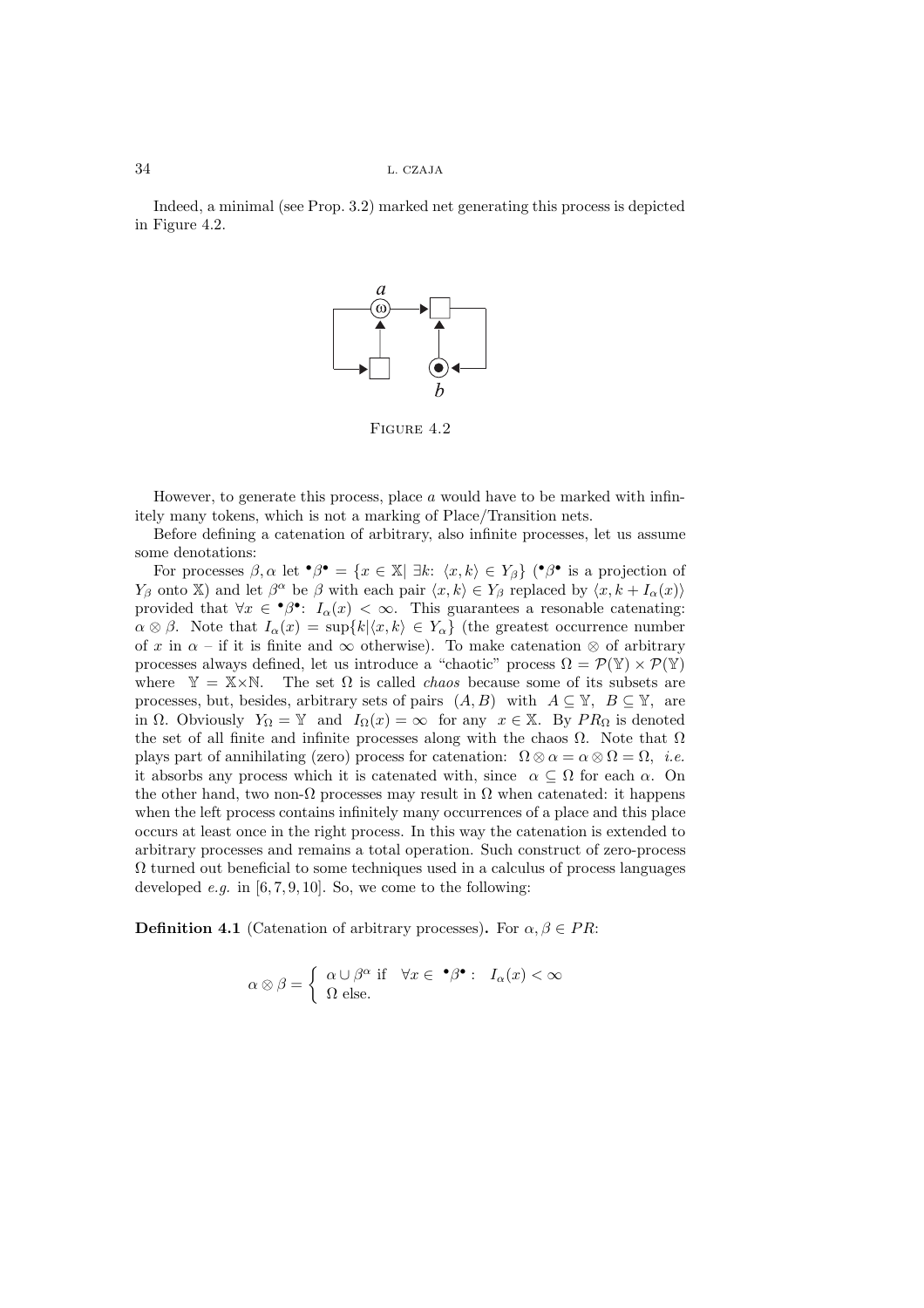### **Example 4.1.**



FIGURE 4.3

Note that  $\beta \otimes \alpha = \Omega$ , because  $I_{\beta}(c) = \infty$  and  $c \in \mathcal{A}$ .

**Theorem 4.1.** *Catenation of arbitrary (finite or infinite) processes is associative.*

*Proof.* Firstly, we show that  $\alpha \otimes (\beta \otimes \gamma) = \Omega \Leftrightarrow (\alpha \otimes \beta) \otimes \gamma = \Omega$ . It may be assumed that  $\alpha \neq \Omega$ ,  $\beta \neq \Omega$ ,  $\gamma \neq \Omega$ , since otherwise the equivalence holds trivially. If  $\alpha \otimes (\beta \otimes \gamma) = \Omega$  then  $\beta \otimes \gamma = \Omega$ , which means that  $I_{\beta}(x) = \infty$  for a certain  $x \in$ •γ•. But then  $I_{\beta \otimes \gamma}(x) = \infty$ , hence  $(\alpha \otimes \beta) \otimes \gamma = \Omega$ . The reverse implication is shown analogously. Therefore, let us assume  $\alpha \otimes (\beta \otimes \gamma) \neq \Omega$ , thus also  $(\alpha \otimes \beta) \otimes \gamma \neq \emptyset$  $\Omega$ . Since  $\alpha \otimes (\beta \otimes \gamma) = \alpha \cup \beta^{\alpha} \cup (\gamma^{\beta})^{\alpha}$  and  $(\alpha \otimes \beta) \otimes \gamma = \alpha \cup \beta^{\alpha} \cup \gamma^{\alpha \cup \beta^{\alpha}}$ , what suffices to be verified is  $({\gamma}^{\beta})^{\alpha} = {\gamma}^{\alpha \cup {\beta}^{\alpha}}$ . If a pair  $\langle x, k \rangle$  is in  $\gamma$  (*i.e.*  $\langle x, k \rangle \in Y_{\gamma}$ ) then, in effect of shifting  $\gamma^{\beta}$ , it transforms into the pair  $\langle x, k + I_{\beta}(x) \rangle$  in  $\gamma^{\beta}$ and, further, into the pair  $\langle x, k + I_\beta(x) + I_\alpha(x) \rangle$  in  $(\gamma^\beta)^\alpha$ . On the other hand, since  $\langle x, k \rangle$  converts into  $\langle x, k + I_{\alpha \cup \beta^{\alpha}}(x) \rangle$  in  $\gamma^{\alpha \cup \beta^{\alpha}}$ , it remains to check whether  $I_{\alpha\cup\beta}(\alpha) = I_{\beta}(x) + I_{\alpha}(x)$ . If x does not occur either in  $\alpha$  or  $\beta$  then the latter equation holds obviously. Let x occur in  $\alpha$  and in  $\beta$ . By definition of the shift  $\beta^{\alpha}$ we get:  $I_{\alpha \cup \beta^{\alpha}}(x) = \max(I_{\alpha}(x), I_{\beta^{\alpha}}(x)) = I_{\beta^{\alpha}}(x) = I_{\beta}(x) + I_{\alpha}(x)$ , which ends the proof.  $\Box$ 

## **Corollary.**  $M_{\Omega} = (PR_{\Omega}, \otimes, \mathbf{1})$  *is a monoid.*

With a certain caution for infinite objects, one may state some analogues to Theorems 2.1 and 2.2 for arbitrary processes. Also, a trivial sort of analysis/synthesis for unmarked  $P/T$  nets and arbitrary processes may be established as follows. For a process language  $A \subseteq PR$  let:

 $A^{\otimes} = {\alpha \in PR}$   $\exists n > 0, \ \alpha_j \in A \ \ (1 \leq j \leq n) : \ \alpha = \alpha_1 \otimes \alpha_2 \otimes ... \otimes \alpha_n \} \cup \{1\}$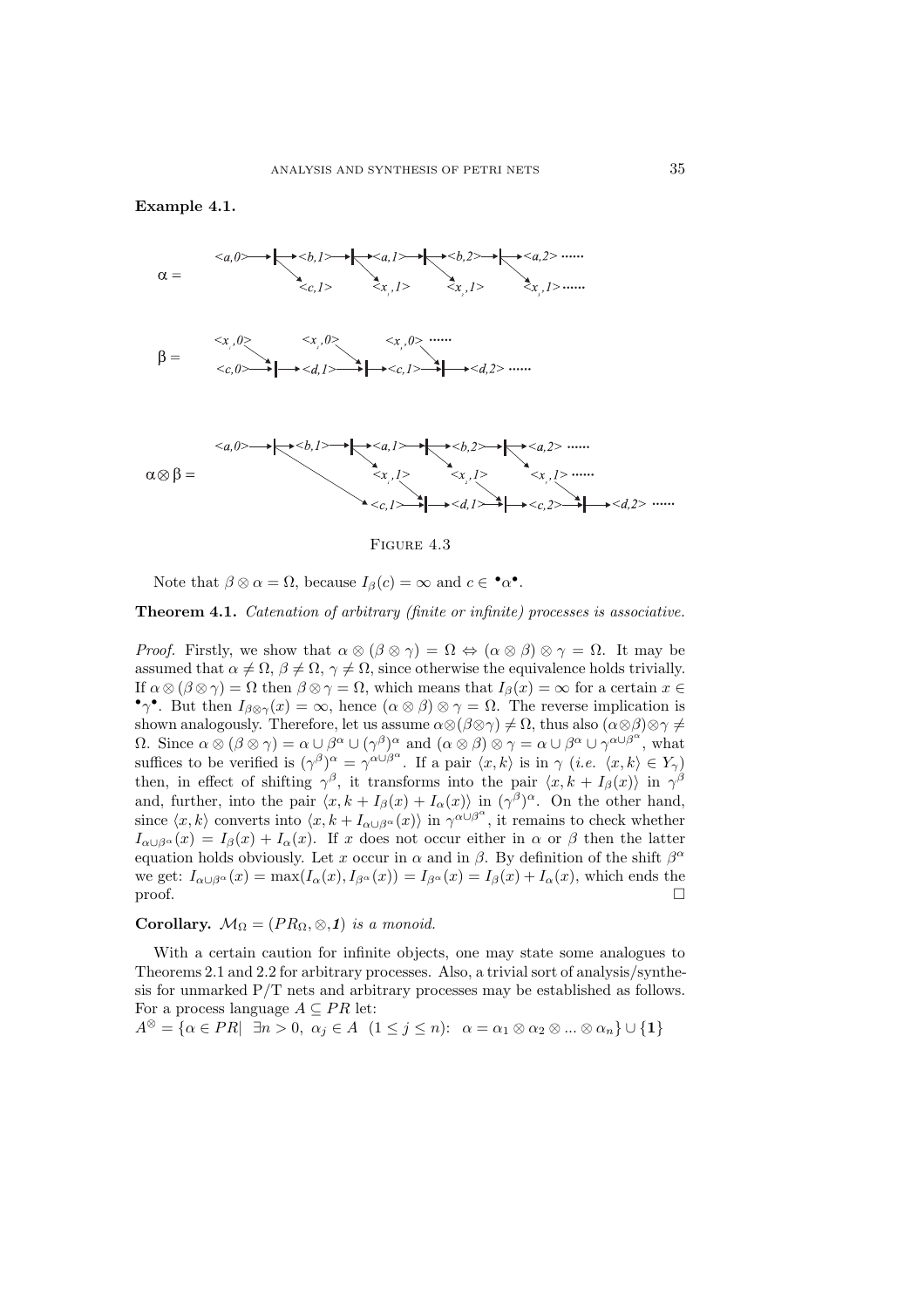$A^{\textcircled{\tiny{\triangle}}} = \{\alpha \in PR | \; \exists \alpha_j \in A \; (1 \leq j < \infty) : \, \alpha = \stackrel{\infty}{\bigcup} \}$  $\bigcup_{j=1}^{n} \alpha_1 \otimes \alpha_2 \otimes ... \otimes \alpha_j$  (see Prop. 2.2)

 $A^{\bigotimes} = A^{\bigotimes} \cup A^{\bigotimes}$  and for an unmarked net  $T \subseteq \mathbb{T}$  let  $PR_0[T]$  denote the set of atomic processes as in Definition 2.1 with  $X$  restricted to net-places occurring in  $T$ (see also Th. 3.2). Then the set  $PR_{\Omega}[T]$  of all processes into which T may evolve is  $PR_0[T]$ <sup> $\otimes$ </sup>. On the other hand, for a given process language  $L \subseteq PR_{\Omega}$  there exists an unmarked net evolving into processes in L iff  $L = (L \cap PR_0) \otimes$  and this net is computed as  $T = \bigcup \text{ FOLD}(\alpha)$  (*cf.* [10]). However, the analysis/synthesis prob- $\alpha{\in}L$ lems for marked nets and infinite processes require more complex logical means, since in this case the matrices and vectors may contain  $\infty$  as its entries. Likewise, dealing with permutations of infinite sequences (recall Th. 2.2) requires stronger logical means. One enters, in this case, considerations of effectivity (computability) of some operations and relations  $(e.g.$  relation  $\stackrel{*}{\sim}$ ). Moreover, firing sequence *U* in Theorem 2.2 would have to be assumed finite, otherwise *UV* would not be defined. This paper is limited to finite processes for these problems. Process languages for 1-safe (elementary) nets, along with analysis/synthesis, may be found

in [6, 7].

## 5. Concluding remarks

Process languages, *i.e.* subsets of  $PR_{\Omega}$  may be specified by various generative mechanisms, not only by nets. Consider, for instance, the set of all finite (for simplicity) processes evoked by the net  $T_{\text{prodcons}}$  from Figure 1.3 with initial marking  $M = \begin{array}{|c|c|c|c|c|} \hline a & b & c & d & e \\ \hline 1 & 0 & 1 & 0 & 0 \\ \hline \end{array}$ (see example following Th.  $3.2$ ). One may construct a (non-regular) grammar  $G$  (with  $T_{\text{prodcons}}$  as the set of terminal symbols) generating a certain set  $\mathcal{L}(G)$  being the intersection of two sets:

- (1)  ${u}{tu}^{*}{\lambda, t} \parallel {w}{vw}^{*}{\lambda, v}$  where  $\parallel$  is the shuffle (interleaving) operation on; string languages;
- (2)  $\{X \in \{t, u, v, w\}^* | Y(u) \geq Y(v) \text{ for each prefix } Y \text{ of } X\}$  where  $Y(u)$  is the number of occurrences of  $u$  in the string  $Y$ .

Each process  $\alpha \in PR_{fin}[T^*_{\text{prodcons}}, M]$  is represented by a string  $Z \in \mathcal{L}(G)$ such that  $\alpha = \text{pr}(Z)$  and each string from  $\mathcal{L}(G)$  represents a process from  $PR_{fin}[T^*_{\text{prodcons}}, M]$  (recall Th. 2.2 but also Th. 2.1). It follows from Theorem 3.2 that for any finite net  $T$  with places marked by infinitely many tokens, the set of processes is  $PR_0[T]^\otimes$ , thus specifiable by a regular grammar. Some properties of process languages specified by grammars (in the form of fix-point equations) are in [9, 10].

The analysis/synthesis problems for nets consist in finding transformations between marked nets and a *representation* of corresponding process languages. Results of Section 3 gave a general outline of the solution only: representation of process languages is not limited there to one constructive formalism. For instance, notation for the outcome of analysis (Th. 3.2) was borrowed from semiring  $S_{fin}$ ,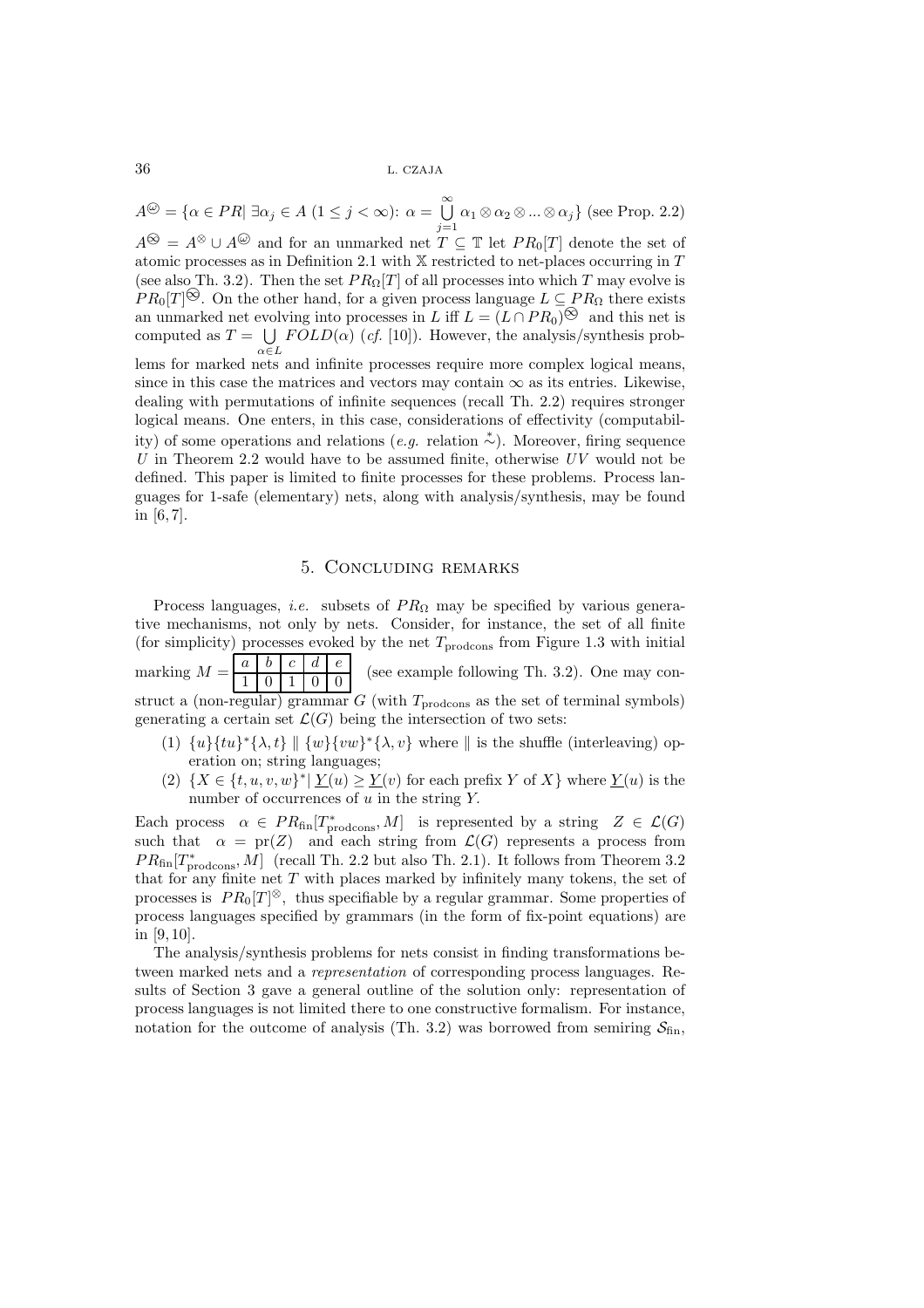linear algebra and set calculus. Furthermore, synthesis (Th. 3.3), which requires decision for  $\alpha \in L$ , was left without constructive specification of the language L. A linguistic (or algebraic) constructive solution to the analysis/synthesis problems would consist in providing algorithms of transformation (preserving process languages) between nets and grammars (or fix-point equations) with catenation ⊗. This work is in progress. The literature on passing between various system description tools is quite rich – some references are cited in the Introduction. Another direction of development of approach sketched in this paper is search for possibly efficient algorithms for the reachability problem. Theorem 2.2 accounts for reduced set of processes in comparison with the set of firing sequences. This, along with peculiar process construction is expected to provide some useful results in algorithmic verification of reachability, that is of checking  $(M, M') \in [[T]]^*$  (see Introduction), by exploitation of the so-called partial order reduction techniques. This issue also enjoys rich literature, it is however outside the scope of this paper, thus not mentioned in the References.

Acknowledgements. I am deeply indebted to the anonymous referees whose remarks made the final version of this work essentially improved.

## **REFERENCES**

- [1] E. Best and C. Fernandez, Non-sequential Processes, A Petri Net View. Springer, Berlin, Heidelberg, New York, Tokyo, EATCS Monogr. Theoret. Comput. Sci. **13** (1988).
- [2] R. Berghammer, B. Karger and C. Ulke, Relation-Algebraic Analysis of Petri Nets with RELVIEW, in Tools and Algorithms for the Construction and Analysis of Systems, Second Int. Workshop, TACAS'96, Passau, Germany. Springer-Verlag, Lecture Notes in Comput. Sci. **1055** (1996) 49-69.
- [3] E. Best and R. Devillers, Sequential and Concurrent Behaviour in Petri Net Theory. Theoret. Comput. Sci. **55** (1987) 87-136.
- [4] N. Busi and G.M. Pinna, Synthesis with Inhibitor Arcs, in Proc. of CONCUR'97, Warsaw, Poland. Springer-Verlag, Lecture Notes in Comput. Sci. **1243** (1997) 151-165.
- [5] L.A. Castelano, Beta Processes of C/E Systems, Advances in Petri Nets. Springer-Verlag, Lecture Notes in Comput. Sci. **222** (1985) 83-100.
- [6] L. Czaja, Net-Definability of Process Languages. Fund. Inform. **37** (1999) 213-223.
- [7] L. Czaja, Process Languages and Nets. Theoret. Comput. Sci. **238** (2000) 161-181.
- [8] L. Czaja and M. Kudlek, Lematy Iteracyjne dla Rownosciowo Definiowalnych Jezykow Procesow (in Polish), in Proc. of symposium Theoretical Informatics, Methods of Analysis of Incomplete and Distributed Information. Technical University Bialystok (1999) 8-23.
- [9] L. Czaja and M. Kudlek, Rational, Linear and Algebraic Process Languages and Iteration Lemmata. Fund. Inform. **43** (2000) 49-60.
- [10] L. Czaja and M. Kudlek, ω-Process Languages for Place/Transition Nets. Fund. Inform. **47** (2001) 217-229.
- [11] P. Darondeau, Deriving unbounded Petri nets from formal languages. IRISA, Internal Report No. 1172 (1998).
- [12] J. Desel and W. Reisig, Place/Transition Petri Nets, in Lecture Notes on Petri Nets 1: Basic Models, edited by R.W. Rozenberg. Springer-Verlag, Lecture Notes in Comput. Sci. **1491** (1998) 122-173.
- [13] V. Diekert and G. Rozenberg, The Book of Traces. World Scientific, Singapore, New Jersey, London, Hong Kong (1995).